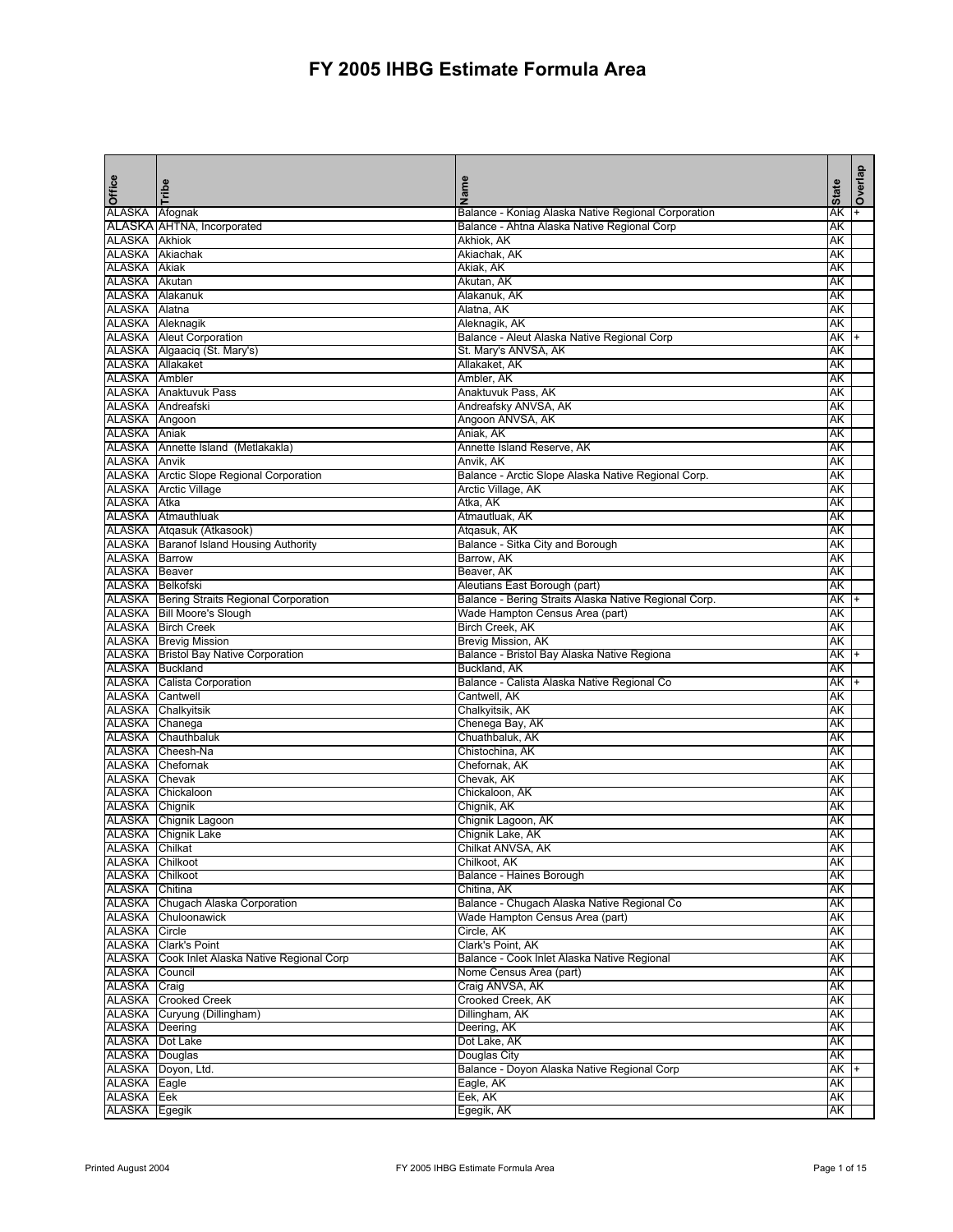| Office                           | Tribe                                         | Name                                                                  | <b>State</b> | Overlap |
|----------------------------------|-----------------------------------------------|-----------------------------------------------------------------------|--------------|---------|
| <b>ALASKA</b>                    | Eklutna                                       | Eklutna, AK                                                           | AΚ           |         |
| <b>ALASKA</b>                    | <b>Ekuk</b>                                   | Dillingham Census Area (part)                                         | AΚ           |         |
| <b>ALASKA</b>                    | <b>Ekwok</b>                                  | Ekwok, AK                                                             | AΚ           |         |
| ALASKA                           | Elim                                          | <b>Balance - Nome Census Area</b>                                     | AΚ           |         |
| ALASKA<br><b>ALASKA</b>          | Emmonak                                       | Emmonak, AK<br>Evansville, AK                                         | AΚ           |         |
| ALASKA Eyak                      | Evansville (Bettles Field)                    | City of Cordova                                                       | AΚ<br>AΚ     |         |
| <b>ALASKA</b>                    | Eyak                                          | Eyak ANVSA, AK                                                        | AΚ           |         |
|                                  | <b>ALASKA</b> False Pass                      | False Pass, AK                                                        | AΚ           |         |
| <b>ALASKA</b>                    | <b>Fort Yukon</b>                             | Fort Yukon, AK                                                        | AΚ           |         |
| ALASKA                           | Gakona                                        | Gakona ANVSA, AK                                                      | AΚ           |         |
| <b>ALASKA</b>                    | Galena                                        | Galena, AK                                                            | AΚ           |         |
| <b>ALASKA</b>                    | Gambell                                       | Gambell, AK                                                           | AΚ           |         |
| ALASKA                           | Georgetown                                    | Georgetown, AK                                                        | AΚ           |         |
| ALASKA                           | Golovin (Chinik)                              | Golovin, AK                                                           | AΚ           |         |
| <b>ALASKA</b>                    | Goodnews Bay                                  | Goodnews Bay, AK                                                      | АK           |         |
| <b>ALASKA</b><br>ALASKA Gulkana  | Grayling                                      | Grayling, AK                                                          | AΚ           |         |
| <b>ALASKA</b> Hamilton           |                                               | Gulkana, AK<br>Wade Hampton Census Area (part)                        | AK<br>AK     |         |
|                                  | <b>ALASKA</b> Healy Lake                      | Healy Lake, AK                                                        | AK           |         |
|                                  | <b>ALASKA</b> Holy Cross                      | Holy Cross, AK                                                        | AΚ           |         |
| ALASKA Hoonah                    |                                               | Hoonah, AK                                                            | AΚ           |         |
|                                  | <b>ALASKA</b> Hooper Bay                      | Hooper Bay, AK                                                        | AΚ           |         |
| <b>ALASKA</b> Hughes             |                                               | Hughes, AK                                                            | AΚ           |         |
| <b>ALASKA Huslia</b>             |                                               | Huslia, AK                                                            | AΚ           |         |
| ALASKA Hydaburg                  |                                               | Hydaburg, AK                                                          | AΚ           |         |
| ALASKA Igiugig                   |                                               | Igiugig, AK                                                           | AΚ           |         |
| <b>ALASKA</b>                    | Iliamna                                       | Iliamna, AK                                                           | AΚ           |         |
|                                  | ALASKA   Inalik (Diomede)                     | Inalik, AK                                                            | AΚ           |         |
|                                  | ALASKA Ivanof Bay                             | Ivanof Bay, AK                                                        | AΚ           |         |
| ALASKA Kaguyak<br>ALASKA Kake    |                                               | Balance - Koniag Alaska Native Regional Corporation<br>Kake ANVSA, AK | АK<br>AΚ     |         |
| <b>ALASKA Kaktovik</b>           |                                               | Kaktovik, AK                                                          | AΚ           |         |
| ALASKA Kalskag                   |                                               | Kalskag, AK                                                           | AΚ           |         |
| ALASKA Kaltag                    |                                               | Kaltag, AK                                                            | AΚ           |         |
| ALASKA Kanatak                   |                                               | Kanatak, AK                                                           | AΚ           |         |
| <b>ALASKA Karluk</b>             |                                               | Karluk, AK                                                            | AΚ           |         |
| <b>ALASKA</b> Kasigluk           |                                               | Kasigluk, AK                                                          | AΚ           |         |
| ALASKA Kassan                    |                                               | Kasaan ANVSA, AK                                                      | AΚ           |         |
| ALASKA Kenaitze                  |                                               | Kenaitze, AK                                                          | AΚ           |         |
| ALASKA Ketchikan                 |                                               | Balance - Ketchikan Gateway Borough                                   | AΚ           |         |
| ALASKA Kiana                     |                                               | Kiana, AK                                                             | AΚ           |         |
|                                  | <b>ALASKA</b> King Cove<br>ALASKA King Island | King Cove, AK<br>Balance - Nome Census Area                           | AK<br>AK     |         |
|                                  | <b>ALASKA</b> King Salmon                     | Balance - Bristol Bay Alaska Native Regional Corporation              | AΚ           |         |
| <b>ALASKA</b> Kipnuk             |                                               | Kipnuk, AK                                                            | AΚ           |         |
| ALASKA Kivalina                  |                                               | Kivalina, AK                                                          | AK           |         |
| <b>ALASKA Klawock</b>            |                                               | Klawock ANVSA, AK                                                     | AΚ           |         |
|                                  | ALASKA Kluti Kaah (Copper Center)             | Copper Center, AK                                                     | АK           |         |
| <b>ALASKA Knik</b>               |                                               | Knik ANVSA, AK                                                        | AK           |         |
| ALASKA Kobuk                     |                                               | Kobuk, AK                                                             | АK           |         |
|                                  | ALASKA Kokhanok                               | Kokhanok, AK                                                          | АK           |         |
|                                  | ALASKA Koliganek                              | New Koliganek, AK                                                     | АK           |         |
|                                  | ALASKA Kongiganak                             | Kongiganak, AK                                                        | AΚ           |         |
|                                  | ALASKA Koniag, Incorporated                   | Balance - Koniag Alaska Native Regional Corporation                   | АK           |         |
| ALASKA Kotlik<br>ALASKA Kotzebue |                                               | Kotlik, AK<br>Kotzebue, AK                                            | AK           |         |
| ALASKA Koyuk                     |                                               | Koyuk, AK                                                             | AΚ<br>AΚ     |         |
| ALASKA Koyukuk                   |                                               | Koyukuk, AK                                                           | AΚ           |         |
| ALASKA Kwethluk                  |                                               | Kwethluk, AK                                                          | AK           |         |
|                                  | ALASKA Kwigillingok                           | Kwigillingok, AK                                                      | AΚ           |         |
|                                  | ALASKA Kwinhagak (Quinhagak)                  | Kwinhagak, AK                                                         | AK           |         |
|                                  | <b>ALASKA</b> Larsen Bay                      | Larsen Bay, AK                                                        | AΚ           |         |
| ALASKA                           | Lesnoi (Woody Island)                         | Balance - Koniag Alaska Native Regional Corporation                   | AK           |         |
| ALASKA                           | Levelock                                      | Levelock, AK                                                          | AK           |         |
| ALASKA                           | Lime Village                                  | Bethel Census Area (part)                                             | AK           |         |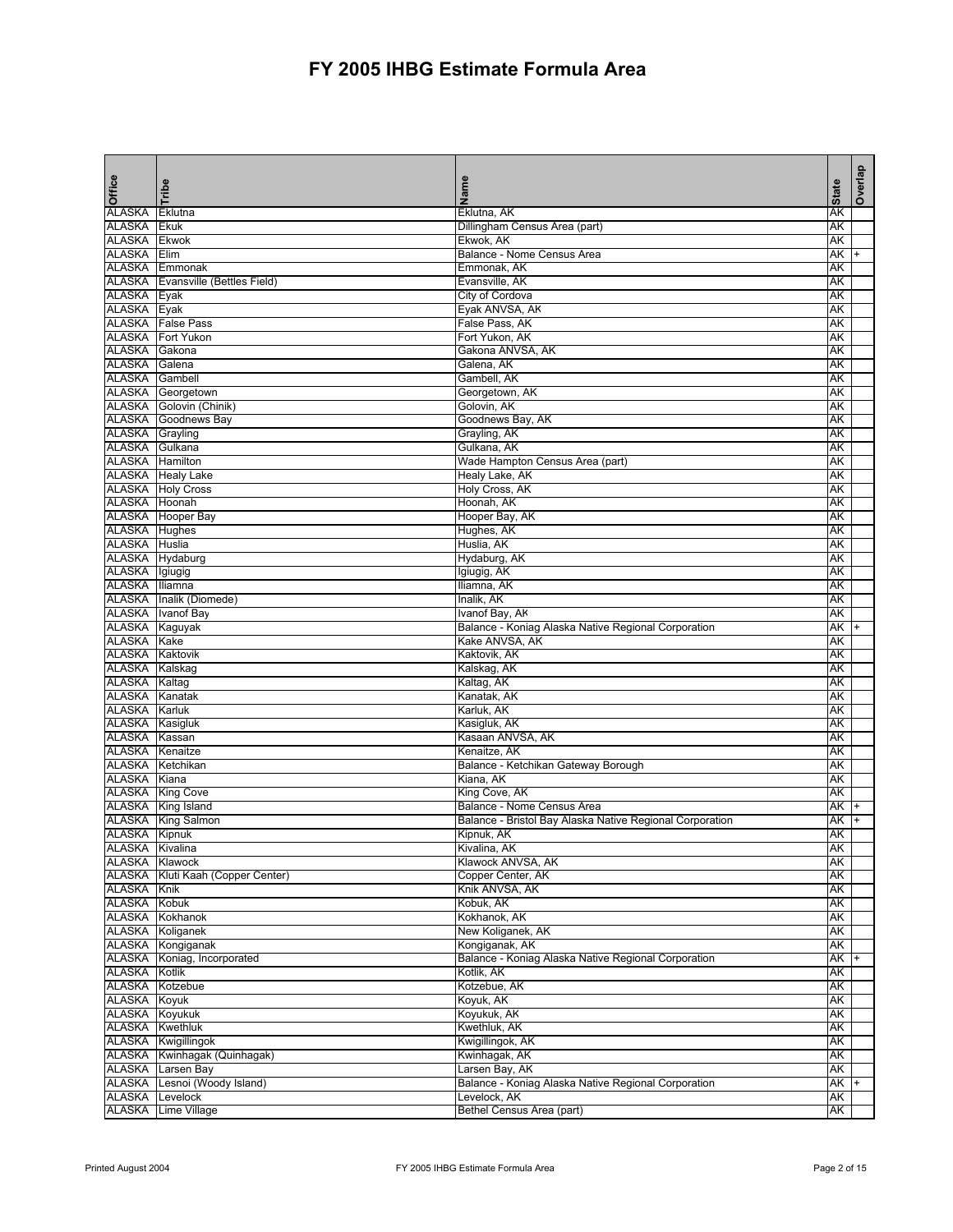| Office                   | Tribe                                                                | Name                                               | <b>State</b> | Overlap |
|--------------------------|----------------------------------------------------------------------|----------------------------------------------------|--------------|---------|
| ALASKA                   | Lower.Kalskag                                                        | Lower Kalskag, AK                                  | AΚ           |         |
|                          | <b>ALASKA</b> Manley Hot Springs                                     | Manley Hot Springs, AK                             | AΚ           |         |
|                          | ALASKA Manokotak                                                     | Manokotak, AK                                      | AΚ           |         |
| <b>ALASKA</b> Marshall   |                                                                      | Marshall, AK                                       | AΚ           |         |
|                          | ALASKA Mary's Igloo                                                  | Nome Census Area (part)                            | AΚ           |         |
| ALASKA McGrath           |                                                                      | McGrath, AK                                        | AK           |         |
| <b>ALASKA Mekoryuk</b>   |                                                                      | Mekoryuk, AK                                       | AΚ           |         |
| ALASKA Mentasta          |                                                                      | Mentasta Lake, AK                                  | AΚ           |         |
| <b>ALASKA</b>            | Minto                                                                | Minto, AK                                          | AK           |         |
|                          | ALASKA   Mountain Village (Asa'Carsarmiut)                           | Mountain Village, AK                               | AΚ           |         |
| <b>ALASKA</b> Naknek     |                                                                      | Naknek, AK                                         | AΚ           |         |
|                          | <b>ALASKA</b> NANA Corporation                                       | Balance - NANA Alaska Native Regional Corpo        | AK           |         |
|                          | ALASKA Nanwelek (English Bay)                                        | Nanwalek, AK                                       | AΚ           |         |
|                          | ALASKA Napaimute                                                     | Bethel Census Area (part)                          | AΚ           |         |
| <b>ALASKA</b> Napakiak   |                                                                      | Napakiak, AK                                       | AK           |         |
|                          | ALASKA Napaskiak                                                     | Napaskiak, AK                                      | AΚ           |         |
|                          | ALASKA Nelson Lagoon                                                 | Nelson Lagoon, AK                                  | AΚ           |         |
| ALASKA Nenana            |                                                                      | Nenana, AK                                         | AK           |         |
|                          | <b>ALASKA</b> New Stuyahok                                           | New Stuyahok, AK                                   | AK           |         |
|                          | <b>ALASKA</b> Newhalen                                               | Newhalen, AK                                       | AΚ           |         |
| <b>ALASKA Newtok</b>     |                                                                      | Newtok, AK                                         | AK           |         |
|                          | <b>ALASKA</b> Nightmute                                              | Nightmute, AK                                      | AΚ           |         |
| ALASKA Nikolai           |                                                                      | Nikolai, AK                                        | AΚ           |         |
| ALASKA Nikolski          |                                                                      | Nikolski, AK                                       | AΚ           |         |
| <b>ALASKA</b> Ninilchik  |                                                                      | Ninilchik, AK                                      | AΚ           |         |
| <b>ALASKA Noatak</b>     |                                                                      | Noatak, AK                                         | AΚ           |         |
| ALASKA                   | Nome                                                                 | Balance - Nome Census Area                         | AΚ           |         |
| <b>ALASKA</b>            | Nondalton                                                            | Nondalton, AK                                      | AΚ           |         |
| <b>ALASKA Noorvik</b>    |                                                                      | Noorvik, AK                                        | AΚ           |         |
| <b>ALASKA</b> Northway   |                                                                      | Northway, AK                                       | AΚ           |         |
| ALASKA Northway          |                                                                      | see Balance - Doyon Alaska Native Regional Corp    |              |         |
| <b>ALASKA</b> Nuiqsut    |                                                                      | Nuigsut, AK                                        | AΚ           |         |
| <b>ALASKA</b> Nulato     |                                                                      | Nulato, AK                                         | AΚ           |         |
|                          | <b>ALASKA</b> Nunapitchuk                                            | Nunapitchuk, AK                                    | AK           |         |
|                          | ALASKA Ohogamiut                                                     | Wade Hampton Census Area (part)                    | AΚ           |         |
|                          | ALASKA Old Harbor                                                    | Old Harbor, AK                                     | AΚ           |         |
|                          | ALASKA Orutsararmuit (Bethel)                                        | Bethel, AK                                         | AK           |         |
| ALASKA                   | Oscarville                                                           | Oscarville, AK                                     | AΚ           |         |
| ALASKA                   | Ouzinkie                                                             | Ouzinkie, AK                                       | AΚ           |         |
| ALASKA Paimiut           |                                                                      | Wade Hampton Census Area (part)                    | AK           |         |
|                          | <b>ALASKA</b> Pauloff Harbor Village                                 | Balance - Aleut Alaska Native Regional Corporation | AΚ           |         |
|                          | <b>ALASKA</b> Pedro Bay                                              | Pedro Bay, AK                                      | AΚ           |         |
| <b>ALASKA</b> Perryville |                                                                      | Perryville, AK                                     | AK           |         |
|                          | ALASKA Petersburg                                                    | Petersburg Census Area                             | AΚ           |         |
|                          | <b>ALASKA</b> Pilot Point                                            | Pilot Point ANVSA, AK                              | AΚ           |         |
|                          | <b>ALASKA</b> Pilot Station                                          | Pilot Station, AK                                  | AΚ           |         |
|                          | <b>ALASKA</b> Pitka's Point                                          | Pitkas Point, AK                                   | AK           |         |
| <b>ALASKA</b> Platinum   |                                                                      | Platinum, AK                                       | AΚ           |         |
|                          | <b>ALASKA</b> Point Hope                                             | Point Hope, AK                                     | AΚ           |         |
| <b>ALASKA</b> Point Lay  |                                                                      | Point Lay, AK                                      | AK           |         |
|                          | ALASKA Port Graham                                                   | Port Graham, AK                                    | AΚ           |         |
|                          | ALASKA   Port Heiden                                                 | Port Heiden, AK                                    | AΚ           |         |
|                          | <b>ALASKA</b> Port Lions<br><b>ALASKA</b> Portage Creek              | Port Lions, AK<br>Portage Creek, AK                | AK           |         |
|                          |                                                                      |                                                    | АK           |         |
|                          | ALASKA Qagan Tayagungin (Sand Point)<br>ALASKA Qawalangin (Unalaska) | Sand Point, AK<br>Unalaska, AK                     | AΚ           |         |
| ALASKA Rampart           |                                                                      |                                                    | AΚ<br>AK     |         |
|                          | ALASKA Red Devil                                                     | Rampart, AK<br>Red Devil, AK                       |              |         |
| ALASKA Ruby              |                                                                      |                                                    | AΚ           |         |
|                          |                                                                      | Ruby, AK<br>Russian Mission, AK                    | AK           |         |
|                          | <b>ALASKA</b> Russian Mission                                        |                                                    | AΚ<br>AΚ     |         |
|                          | <b>ALASKA</b> Saint George                                           | St. George, AK                                     |              |         |
|                          | <b>ALASKA</b> Saint Michael                                          | St. Michael, AK                                    | AK           |         |
|                          | ALASKA Saint Paul                                                    | St. Paul ANVSA, AK                                 | AK           |         |
|                          | ALASKA Salamatoff                                                    | Salamatof, AK                                      | AΚ           |         |
|                          | ALASKA Savoonga                                                      | Savoonga, AK                                       | AK           |         |
| ALASKA Saxman            |                                                                      | Saxman, AK                                         | AΚ           |         |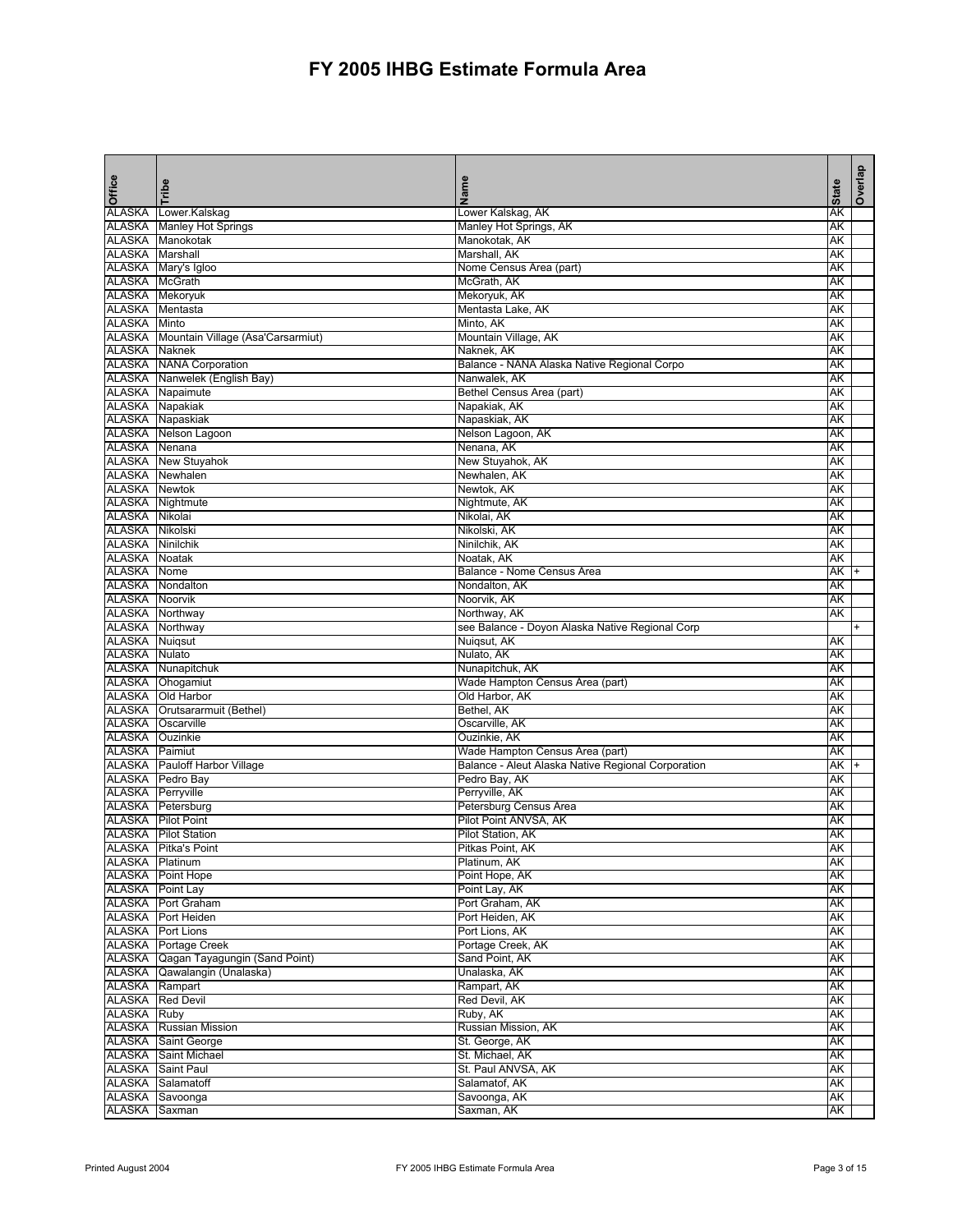| Office                                  | Tribe                                                      | Name                                                                                   | <b>State</b>    | Overlap |
|-----------------------------------------|------------------------------------------------------------|----------------------------------------------------------------------------------------|-----------------|---------|
| <b>ALASKA</b>                           | Scammon Bay                                                | Scammon Bay, AK                                                                        | AΚ              |         |
| ALASKA                                  | Selawik                                                    | Selawik, AK                                                                            | AΚ              |         |
| ALASKA                                  | Seldovia                                                   | Seldovia, AK                                                                           | AΚ              |         |
| ALASKA Shageluk                         |                                                            | Shageluk, AK                                                                           | AΚ              |         |
|                                         | ALASKA Shaktoolik<br>ALASKA Sheldon's Point                | Shaktoolik, AK                                                                         | AΚ              |         |
|                                         | ALASKA Shishmaref                                          | Nunam Iqua, AK<br>Shishmaref, AK                                                       | AΚ<br>AΚ        |         |
|                                         | ALASKA Shoonaq' Tribe of Kodiak                            | Balance - Koniag Alaska Native Regional Corporation                                    | AΚ              |         |
|                                         | ALASKA Shungnak                                            | Shungnak, AK                                                                           | AΚ              |         |
| ALASKA Skagway                          |                                                            | Balance - Skagway-Hoonah-Angoon Census Area                                            | AΚ              |         |
|                                         | <b>ALASKA</b> Sleetmute                                    | Sleetmute, AK                                                                          | AΚ              |         |
| <b>ALASKA</b>                           | Solomon                                                    | Solomon, AK                                                                            | AΚ              |         |
|                                         | <b>ALASKA</b> South Naknek                                 | South Naknek, AK                                                                       | AΚ              |         |
| <b>ALASKA</b>                           | <b>Stebbins</b>                                            | Stebbins, AK                                                                           | AΚ              |         |
|                                         | ALASKA Stevens Village                                     | Stevens Village, AK                                                                    | AΚ              |         |
|                                         | <b>ALASKA</b> Stony River                                  | Stony River, AK                                                                        | АK              |         |
| ALASKA Takotna                          |                                                            | Takotna, AK                                                                            | AΚ              |         |
|                                         | <b>ALASKA</b> Tanacross                                    | Tanacross, AK                                                                          | AK              |         |
| <b>ALASKA</b><br><b>ALASKA</b> Tatitlek | Tanana                                                     | Tanana, AK                                                                             | АK              |         |
| <b>ALASKA</b>                           | Tazlina                                                    | Tatitlek, AK<br>Tazlina, AK                                                            | АK<br>AΚ        |         |
| ALASKA Telida                           |                                                            | Telida, AK                                                                             | AΚ              |         |
| <b>ALASKA</b> Teller                    |                                                            | Teller, AK                                                                             | AΚ              |         |
| <b>ALASKA</b> Tetlin                    |                                                            | Tetlin, AK                                                                             | AΚ              |         |
|                                         | ALASKA Tlingit-Haida Central Council                       | Balance - Sealaska Alaska Native Regional C                                            | AΚ              |         |
| ALASKA Togiak                           |                                                            | Togiak, AK                                                                             | AΚ              |         |
|                                         | <b>ALASKA</b> Toksook Bay                                  | Toksook Bay, AK                                                                        | AΚ              |         |
| <b>ALASKA</b>                           | Tuluksak                                                   | Tuluksak, AK                                                                           | AΚ              |         |
| <b>ALASKA</b>                           | Tuntutuliak                                                | Tuntutuliak, AK                                                                        | AΚ              |         |
| ALASKA Tununak                          |                                                            | Tununak, AK                                                                            | AΚ              |         |
| <b>ALASKA</b>                           | <b>Twin Hills</b>                                          | Twin Hills, AK                                                                         | AΚ              |         |
| ALASKA                                  | Tyonek                                                     | Tyonek, AK                                                                             | AΚ              |         |
| ALASKA Ugashik                          |                                                            | Ugashik, AK                                                                            | AΚ              |         |
|                                         | ALASKA Umkumiute<br>ALASKA Unalakleet                      | Balance - Calista Alaska Native Regional Corporation<br>Unalakleet, AK                 | AΚ<br>AΚ        |         |
| ALASKA Unga                             |                                                            | Balance - Aleut Alaska Native Regional Corporation                                     | AΚ              |         |
| <b>ALASKA</b>                           | Venetie                                                    | Balance Doyon Alaska Native Regional Corporation                                       | AΚ              |         |
|                                         | ALASKA Wainwright                                          | Wainwright, AK                                                                         | AΚ              |         |
| <b>ALASKA Wales</b>                     |                                                            | Wales, AK                                                                              | AΚ              |         |
|                                         | <b>ALASKA</b> White Mountain                               | White Mountain, AK                                                                     | AΚ              |         |
| <b>ALASKA</b> Wrangell                  |                                                            | Wrangell Census Area                                                                   | AΚ              |         |
| <b>ALASKA</b> Yakutat                   |                                                            | Yakutat ANVSA, AK                                                                      | AΚ              |         |
|                                         | CHICAG Aroostook Band of Micmac                            | Aroostook Band of Micmac, ME                                                           | ME              |         |
|                                         | CHICAG Aroostook Band of Micmac                            | <b>Balance - Aroostook County</b>                                                      | ME <sub>+</sub> |         |
|                                         | CHICAG   Bad River Band                                    | <b>Bad River Reservation, WI</b>                                                       | WI              |         |
|                                         | CHICAG Bad River Band                                      | Balance - Ashland County                                                               | WI              |         |
|                                         | CHICAG Bad River Band<br>CHICAG Bay Mills Indian Community | <b>Balance - Iron County</b><br>Bay Mills Reservation & Off-Reservation Trust Land, MI | WI<br>MI        |         |
|                                         | <b>CHICAG</b> Bay Mills Indian Community                   | Balance - Chippewa County                                                              | MI              |         |
|                                         | CHICAG Boise Forte Band of Minnesota Chippewa              | Bois Forte Reservation, MN                                                             | <b>MN</b>       |         |
|                                         | CHICAG Catawba Indian Tribe                                | Catawba Reservation, SC                                                                | SC              |         |
| <b>CHICAG</b>                           | Catawba Indian Tribe                                       | Balance - Abbeville County                                                             | SC              |         |
| <b>CHICAG</b>                           | Catawba Indian Tribe                                       | Balance - Aiken County                                                                 | SC              |         |
| CHICAG                                  | Catawba Indian Tribe                                       | Balance - Allendale County                                                             | SC              |         |
|                                         | CHICAG Catawba Indian Tribe                                | Balance - Anderson County                                                              | SC              |         |
|                                         | CHICAG Catawba Indian Tribe                                | Balance - Bamberg County                                                               | SC              |         |
| CHICAG                                  | Catawba Indian Tribe                                       | <b>Balance - Barnwell County</b>                                                       | SC              |         |
| <b>CHICAG</b>                           | Catawba Indian Tribe                                       | <b>Balance - Beaufort County</b>                                                       | SC              |         |
| <b>CHICAG</b>                           | Catawba Indian Tribe                                       | <b>Balance - Berkeley County</b>                                                       | SC              |         |
| <b>CHICAG</b>                           | Catawba Indian Tribe                                       | Balance - Cabarrus County                                                              | <b>NC</b>       |         |
| <b>CHICAG</b>                           | Catawba Indian Tribe                                       | Balance - Calhoun County                                                               | SC              |         |
| <b>CHICAG</b>                           | Catawba Indian Tribe<br>CHICAG Catawba Indian Tribe        | Balance - Charleston County<br>Balance - Cherokee County                               | SC<br>SC        |         |
| <b>CHICAG</b>                           | Catawba Indian Tribe                                       | <b>Balance - Chester County</b>                                                        | SC              |         |
| <b>CHICAG</b>                           | Catawba Indian Tribe                                       | Balance - Chesterfield County                                                          | SC              |         |
| <b>CHICAG</b>                           | Catawba Indian Tribe                                       | Balance - Clarendon County                                                             | SC              |         |
|                                         |                                                            |                                                                                        |                 |         |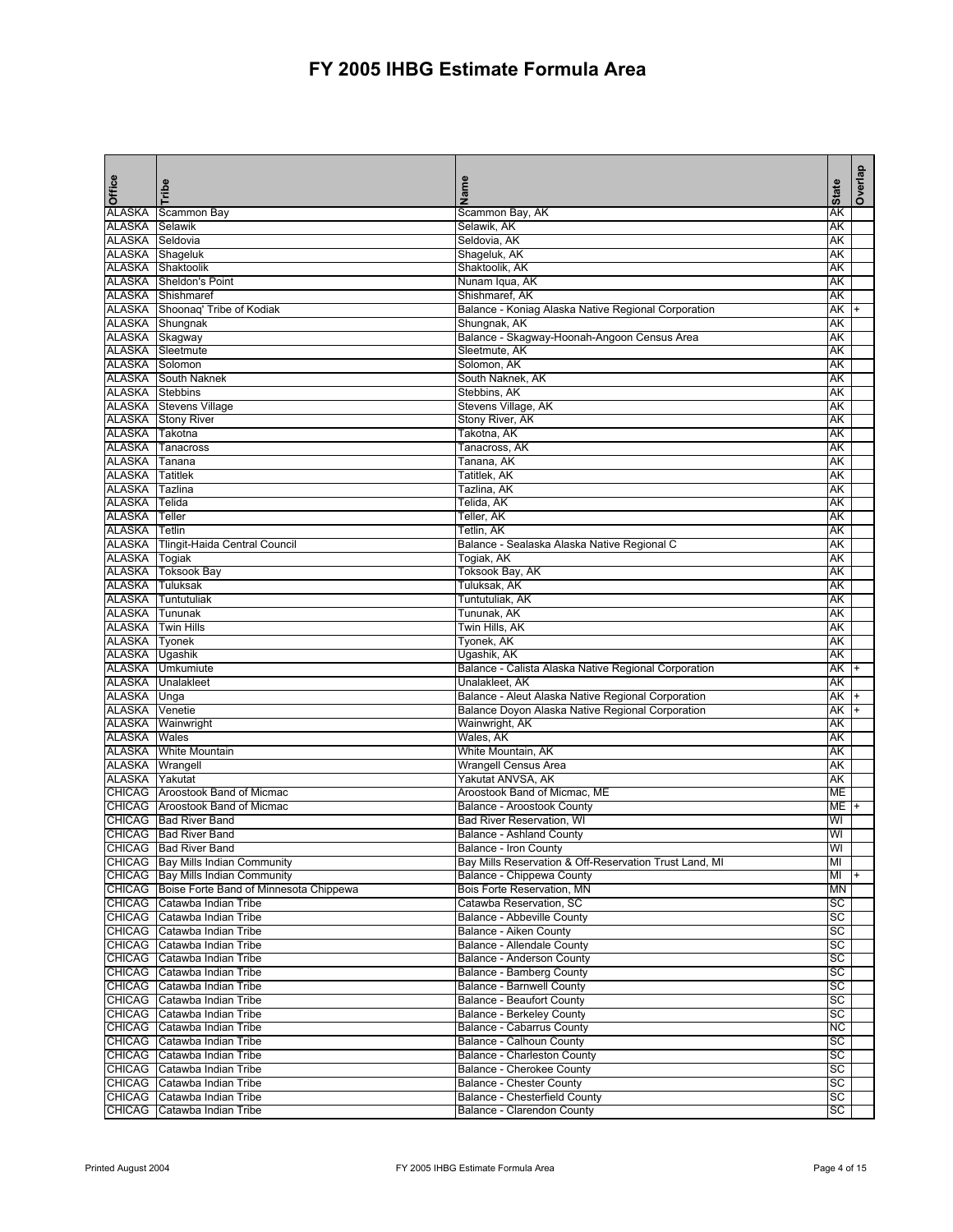| <b>Office</b>                  | Tribe                                              | Name                                                                  | <b>State</b> | Overlap |
|--------------------------------|----------------------------------------------------|-----------------------------------------------------------------------|--------------|---------|
|                                |                                                    |                                                                       |              |         |
| <b>CHICAG</b><br><b>CHICAG</b> | Catawba Indian Tribe<br>Catawba Indian Tribe       | <b>Balance - Cleveland County</b><br><b>Balance - Colleton County</b> | ΝC<br>SC     |         |
| <b>CHICAG</b>                  | Catawba Indian Tribe                               | <b>Balance - Darlington County</b>                                    | SC           |         |
| <b>CHICAG</b>                  | Catawba Indian Tribe                               | <b>Balance - Dillon County</b>                                        | SC           |         |
| <b>CHICAG</b>                  | Catawba Indian Tribe                               | <b>Balance - Dorchester County</b>                                    | SC           |         |
| <b>CHICAG</b>                  | Catawba Indian Tribe                               | Balance - Edgefield County                                            | SC           |         |
| <b>CHICAG</b>                  | Catawba Indian Tribe                               | <b>Balance - Fairfield County</b>                                     | SC           |         |
| <b>CHICAG</b>                  | Catawba Indian Tribe                               | Balance - Florence County                                             | SC           |         |
| <b>CHICAG</b>                  | Catawba Indian Tribe                               | Balance - Gaston County                                               | <b>NC</b>    |         |
| <b>CHICAG</b>                  | Catawba Indian Tribe                               | Balance - Georgetown County                                           | SC           |         |
|                                | CHICAG Catawba Indian Tribe                        | Balance - Greenville County                                           | SC           |         |
| <b>CHICAG</b>                  | Catawba Indian Tribe                               | <b>Balance - Greenwood County</b>                                     | SC           |         |
| <b>CHICAG</b>                  | Catawba Indian Tribe                               | Balance - Hampton County                                              | SC           |         |
|                                | CHICAG Catawba Indian Tribe                        | <b>Balance - Horry County</b>                                         | SC           |         |
|                                | CHICAG Catawba Indian Tribe                        | Balance - Jasper County                                               | SC           |         |
| <b>CHICAG</b>                  | Catawba Indian Tribe                               | Balance - Kershaw County                                              | SC           |         |
|                                | CHICAG Catawba Indian Tribe                        | Balance - Lancaster County                                            | SC           |         |
| <b>CHICAG</b>                  | Catawba Indian Tribe                               | Balance - Laurens County                                              | SC           |         |
| <b>CHICAG</b>                  | Catawba Indian Tribe                               | <b>Balance - Lee County</b>                                           | SC           |         |
| <b>CHICAG</b>                  | Catawba Indian Tribe                               | <b>Balance - Lexington County</b>                                     | SC           |         |
| <b>CHICAG</b>                  | Catawba Indian Tribe                               | <b>Balance - Marion County</b>                                        | SC           |         |
|                                | <b>CHICAG</b> Catawba Indian Tribe                 | Balance - Marlboro County                                             | SC           |         |
| <b>CHICAG</b>                  | Catawba Indian Tribe                               | <b>Balance - McCormick County</b>                                     | SC           |         |
|                                | CHICAG Catawba Indian Tribe                        | Balance - Mecklenburg County                                          | К            |         |
| <b>CHICAG</b>                  | Catawba Indian Tribe                               | Balance - Newberry County                                             | SC           |         |
|                                | CHICAG Catawba Indian Tribe                        | Balance - Oconee County                                               | SC           |         |
|                                | CHICAG Catawba Indian Tribe                        | Balance - Orangeburg County                                           | SC           |         |
| <b>CHICAG</b><br><b>CHICAG</b> | Catawba Indian Tribe<br>Catawba Indian Tribe       | <b>Balance - Pickens County</b><br><b>Balance - Richland County</b>   | SC           |         |
| <b>CHICAG</b>                  | Catawba Indian Tribe                               | Balance - Rutherford County                                           | SC<br>ΝC     |         |
| <b>CHICAG</b>                  | Catawba Indian Tribe                               | Balance - Saluda County                                               | SC           |         |
| <b>CHICAG</b>                  | Catawba Indian Tribe                               | Balance - Spartanburg County                                          | SC           |         |
| <b>CHICAG</b>                  | Catawba Indian Tribe                               | <b>Balance - Sumter County</b>                                        | SC           |         |
| <b>CHICAG</b>                  | Catawba Indian Tribe                               | <b>Balance - Union County</b>                                         | <b>NC</b>    |         |
| <b>CHICAG</b>                  | Catawba Indian Tribe                               | <b>Balance - Union County</b>                                         | SC           |         |
| <b>CHICAG</b>                  | Catawba Indian Tribe                               | Balance - Williamsburg County                                         | SC           |         |
|                                | CHICAG Catawba Indian Tribe                        | Balance - York County                                                 | SC           |         |
|                                | CHICAG Cayuga Nation                               | Cayuga Nation, NY                                                     | ΝY           |         |
|                                | CHICAG Cayuga Nation                               | <b>Balance - Erie County</b>                                          | NY           |         |
|                                | <b>CHICAG</b> Coconut Creek Reservation            | <b>Broward County (part)</b>                                          | <b>FL</b>    |         |
|                                | <b>CHICAG</b> Coharie State Tribe                  | Coharie, NC                                                           | <b>NC</b>    |         |
|                                | <b>CHICAG</b> Eastern Cherokee                     | Eastern Cherokee Reservation, NC                                      | <b>NC</b>    |         |
|                                | CHICAG   Fond Du Lac Band of Minnesota Chippewa    | Fond du Lac Reservation & Off-Reservation Trust Land, MN-WI           | <b>MN</b>    |         |
|                                | CHICAG Fond Du Lac Band of Minnesota Chippewa      | Fond du Lac Reservation & Off-Reservation Trust Land, MN-WI           | WI           |         |
|                                | CHICAG   Fond Du Lac Band of Minnesota Chippewa    | <b>Balance - Carlton County</b>                                       | <b>MN</b>    |         |
|                                | CHICAG Fond Du Lac Band of Minnesota Chippewa      | Balance - St. Louis County                                            | <b>MN</b>    |         |
|                                | CHICAG Forest County Potawatami                    | Forest County Potawatomi Community & Off-Reser. Trust Land, WI        | WI           |         |
|                                | CHICAG   Forest County Potawatami                  | <b>Balance - Forest County</b>                                        | $WI +$       |         |
|                                | CHICAG Golden Hill Paugusset                       | Fairfield County (part)                                               | СT           |         |
|                                | CHICAG Golden Hill Paugusset                       | New London County (part)                                              | <b>CT</b>    |         |
|                                | CHICAG Grand Portage Band of Minn. Chippewa        | Grand Portage Reservation & Off-Reservation Trust Land, MT            | ΜN           |         |
|                                | CHICAG Grand Portage Band of Minn. Chippewa        | <b>Balance - Cook County</b>                                          | ΜN           |         |
|                                | CHICAG Grand Traverse Band                         | Grand Traverse Reservation & Off-Reservation Trust Land, MI           | MI           |         |
|                                | CHICAG Grand Traverse Band                         | <b>Balance - Antrim County</b>                                        | MI           |         |
|                                | CHICAG Grand Traverse Band                         | <b>Balance - Benzie County</b>                                        | MI           |         |
|                                | CHICAG Grand Traverse Band                         | <b>Balance - Grand Traverse County</b>                                | MI           |         |
|                                | CHICAG Grand Traverse Band                         | Balance - Leelanau County                                             | MI           |         |
|                                | CHICAG Grand Traverse Band                         | <b>Balance - Manistee County</b>                                      | MI           |         |
|                                | CHICAG Grand Traverse Band                         | Balance - Charlevoix County                                           | MI           |         |
|                                | CHICAG Haliwa-Saponi State Tribe                   | Haliwa-Saponi, NC                                                     | <b>NC</b>    |         |
|                                | <b>CHICAG</b> Hannahville Community                | Hannahville Community & Off-Reservation Trust Land, MI                | MI           |         |
|                                | CHICAG Ho-Chunk Nation                             | Ho-Chunk Reservation & Off-Reservation Trust Land, MN-WI              | WI           |         |
|                                | CHICAG   Ho-Chunk Nation                           | <b>Houston County Trust Lands</b>                                     | <b>MN</b>    |         |
|                                | CHICAG   Ho-Chunk Nation<br>CHICAG Ho-Chunk Nation | <b>Balance - Adams County</b>                                         | WI           |         |
|                                | CHICAG   Ho-Chunk Nation                           | Balance - Clark County<br>Balance - Columbia County                   | WI<br>WI     |         |
|                                |                                                    |                                                                       |              |         |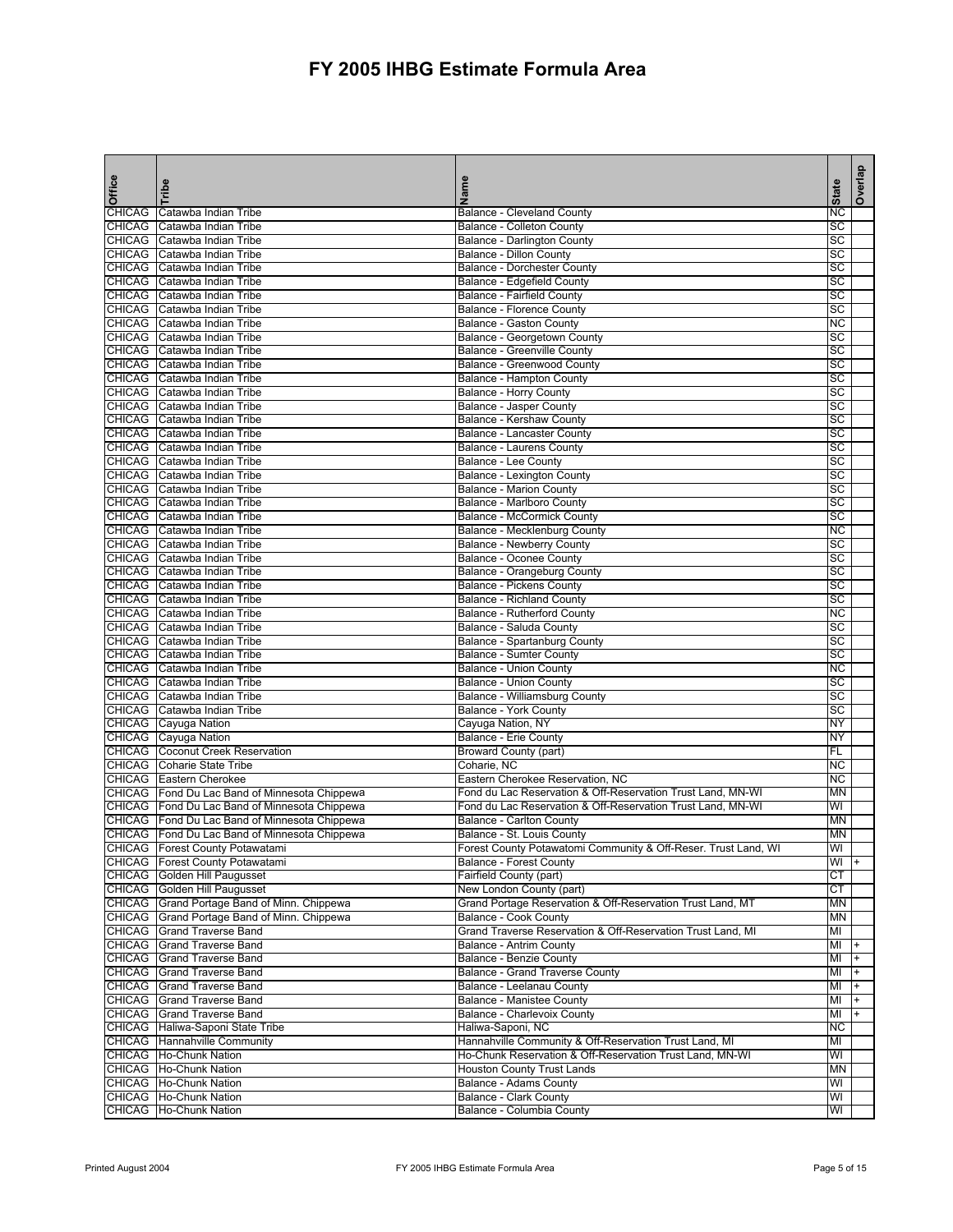| <b>Office</b> | Tribe                                                                                        | Name                                                                                 | <b>State</b>    | Overlap   |
|---------------|----------------------------------------------------------------------------------------------|--------------------------------------------------------------------------------------|-----------------|-----------|
| <b>CHICAG</b> | <b>Ho-Chunk Nation</b>                                                                       | <b>Balance - Crawford County</b>                                                     | WI              |           |
|               | CHICAG Ho-Chunk Nation                                                                       | Balance - Dane County                                                                | WI              |           |
|               | CHICAG Ho-Chunk Nation                                                                       | Balance - Eau Claire County                                                          | WI              |           |
|               | CHICAG Ho-Chunk Nation                                                                       | Balance - Jackson County                                                             | WI              |           |
|               | CHICAG Ho-Chunk Nation                                                                       | Balance - Juneau County                                                              | WI              |           |
|               | CHICAG Ho-Chunk Nation                                                                       | Balance - La Crosse County                                                           | WI              |           |
|               | CHICAG Ho-Chunk Nation                                                                       | <b>Balance - Monroe County</b>                                                       | WI              |           |
|               | CHICAG Ho-Chunk Nation                                                                       | <b>Balance - Sauk County</b>                                                         | WI              |           |
|               | CHICAG Ho-Chunk Nation                                                                       | Balance - Shawano County                                                             | WI              |           |
|               | CHICAG Ho-Chunk Nation                                                                       | Balance - Trempealeau County                                                         | WI              |           |
|               | CHICAG Ho-Chunk Nation                                                                       | Balance - Vernon County                                                              | WI              |           |
|               | CHICAG Ho-Chunk Nation                                                                       | Balance - Wood County                                                                | WI              |           |
|               | <b>CHICAG</b> Houlton Band of Maliseets                                                      | Houlton Maliseets Trust Land, ME                                                     | МЕ              |           |
|               | <b>CHICAG</b> Houlton Band of Maliseets                                                      | Balance - Aroostook County                                                           | MЕ              | $\ddot{}$ |
|               | CHICAG Huron Band of Potawatomi                                                              | Huron Potawatomi Reservation, MI                                                     | MI              |           |
|               | CHICAG Huron Band of Potawatomi                                                              | Balance - Calhoun County                                                             | MI              |           |
|               | CHICAG Keweenaw Bay Indian Community                                                         | L'Anse Reservation & Off-Reservation Trust Land, MI                                  | MI              |           |
|               | CHICAG   Keweenaw Bay Indian Community                                                       | Ontonagon County (part)                                                              | MI              |           |
|               | CHICAG Keweenaw Bay Indian Community                                                         | Balance - Baraga County                                                              | MI              |           |
|               | <b>CHICAG</b> Keweenaw Bay Indian Community                                                  | <b>Balance - Marquette County</b>                                                    | MI              |           |
|               | CHICAG Lac Courte Oreilles                                                                   | Lac Courte Oreilles Reservation and Off-Reservation Trust Land, WI                   | WI              |           |
|               | <b>CHICAG</b> Lac Courte Oreilles                                                            | <b>Balance - Sawyer County</b>                                                       | WI              |           |
|               | CHICAG Lac Du Flambeau Band                                                                  | Lac du Flambeau Reservation, WI<br>Lac Vieux Desert Reservation, MI                  | WI              |           |
|               | <b>CHICAG</b> Lac Vieux Desert Band                                                          |                                                                                      | MI              |           |
|               | CHICAG Leech Lake Band of Minnesota Chippewa<br><b>CHICAG</b> Little River Band of Ottawa    | Leech Lake Reservation & Off-Reservation Trust Land, MN<br>Manistee County (part)    | MN<br>мі        |           |
| <b>CHICAG</b> | Little River Band of Ottawa                                                                  | Balance - Lake County                                                                | МІ              |           |
|               | CHICAG Little River Band of Ottawa                                                           | Balance - Mason County                                                               | MI              |           |
|               | CHICAG Little River Band of Ottawa                                                           | <b>Balance - Wexford County</b>                                                      | MI              |           |
|               | CHICAG Little Traverse Bay Band                                                              | <b>Emmet County</b>                                                                  | MI              |           |
|               | CHICAG Little Traverse Bay Band                                                              | Balance - Charlevoix County                                                          | МΙ              |           |
|               | CHICAG Little Traverse Bay Band                                                              | Balance - Cheboygan County                                                           | мі              | $\ddot{}$ |
|               | <b>CHICAG</b> Little Traverse Bay Band                                                       | <b>Balance - Emmet County</b>                                                        | мі              |           |
|               | <b>CHICAG</b> Lower Sioux                                                                    | Lower Sioux Reservation, MN                                                          | MN              |           |
|               | <b>CHICAG</b> Lumbee State Tribe                                                             | Lumbee, NC                                                                           | ΝC              |           |
|               | <b>CHICAG</b> Lumbee State Tribe                                                             | <b>Balance - Cumberland County</b>                                                   | NС              |           |
|               | CHICAG Match-e-be-nash-she-wish Band of Potta                                                | Balance - Barry County                                                               | MI              |           |
|               | CHICAG Match-e-be-nash-she-wish Band of Potta                                                | Balance - Kalamazoo County                                                           | МΙ              | $+$       |
|               | CHICAG Match-e-be-nash-she-wish Band of Potta                                                | <b>Balance - Kent County</b>                                                         | MI              |           |
|               | CHICAG Match-e-be-nash-she-wish Band of Potta                                                | Balance - Ottawa County                                                              | MI              | $\ddot{}$ |
|               | CHICAG   Match-e-be-nash-she-wish Band of Potta                                              | Balance - Allegan County                                                             | MI              | $\ddot{}$ |
|               | CHICAG Mattaponi                                                                             | Mattaponi, VA                                                                        | VA              |           |
|               | <b>CHICAG</b> Meherrin State Tribe                                                           | Meherrin, NC                                                                         | <b>NC</b>       |           |
|               | <b>CHICAG</b> Meherrin State Tribe                                                           | Meherrin TDSA, NC (state)                                                            | NС              |           |
|               | CHICAG   Menominee Indian Tribe                                                              | Menominee Reservation & Off-Reservation Trust Land, WI                               | WI              |           |
|               | CHICAG Miccosukee Tribe                                                                      | Broward County (part)                                                                | FL              |           |
|               | CHICAG Miccosukee Tribe                                                                      | Miami-Dade County (part)                                                             | FL              |           |
|               | CHICAG Mille Lacs Band of Minnesota Chippewa                                                 | Mille Lacs Reservation & Off-Reservation Trust Land, MN                              | <b>MN</b>       |           |
|               | CHICAG Mille Lacs Band of Minnesota Chippewa<br>CHICAG Mille Lacs Band of Minnesota Chippewa | Balance - Crow Wing County                                                           | <b>MN</b><br>ΜN |           |
|               | CHICAG Mille Lacs Band of Minnesota Chippewa                                                 | Balance - Mille Lacs County                                                          | ΜN              |           |
|               | CHICAG   Mississippi Choctaw Tribe                                                           | Balance - Pine County<br>Mississippi Choctaw Reservation & Off-Reser. Trust Land, MS | ΜS              |           |
|               | CHICAG Mississippi Choctaw Tribe                                                             | Balance - Jackson County                                                             | ΜS              |           |
|               | <b>CHICAG</b> Mississippi Choctaw Tribe                                                      | <b>Balance - Jasper County</b>                                                       | ΜS              |           |
|               | <b>CHICAG</b> Mississippi Choctaw Tribe                                                      | Balance - Jones County                                                               | ΜS              |           |
|               | CHICAG Mississippi Choctaw Tribe                                                             | <b>Balance - Kemper County</b>                                                       | ΜS              |           |
|               | CHICAG Mississippi Choctaw Tribe                                                             | Balance - Lauderdale County                                                          | TN              |           |
|               | CHICAG Mississippi Choctaw Tribe                                                             | Balance - Leake County                                                               | ΜS              |           |
|               | CHICAG Mississippi Choctaw Tribe                                                             | Balance - Neshoba County                                                             | <b>MS</b>       |           |
|               | CHICAG Mississippi Choctaw Tribe                                                             | Balance - Newton County                                                              | ΜS              |           |
|               | CHICAG Mississippi Choctaw Tribe                                                             | Balance - Scott County                                                               | ΜS              |           |
|               | CHICAG Mississippi Choctaw Tribe                                                             | Balance - Winston County                                                             | ΜS              |           |
|               | CHICAG   Mohegan Tribe of Connecticut                                                        | New London County (part)                                                             | СT              |           |
|               | CHICAG   MOWA Band of Choctaw Indians                                                        | MOWA Choctaw, AL                                                                     | AL              |           |
|               | CHICAG MOWA Band of Choctaw Indians                                                          | Balance - Washington County                                                          | AL              |           |
|               | <b>CHICAG</b> Narragansett Tribe                                                             | Narragansett Reservation, RI                                                         | RI              |           |
|               |                                                                                              |                                                                                      |                 |           |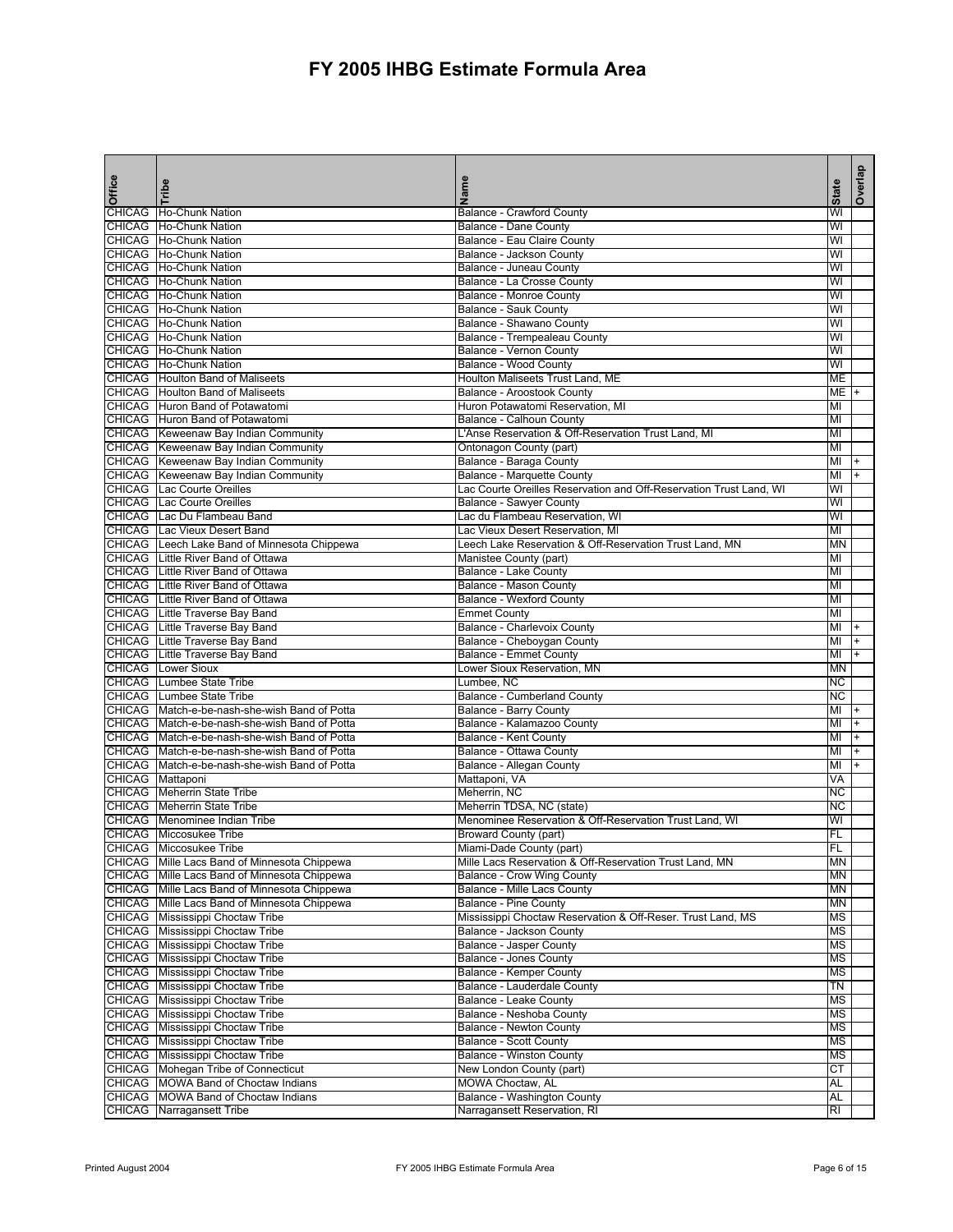| <b>Office</b> | Tribe                                                                             | Name                                                                               | <b>State</b>    | Overlap   |
|---------------|-----------------------------------------------------------------------------------|------------------------------------------------------------------------------------|-----------------|-----------|
|               | CHICAG Narragansett Tribe                                                         | Balance - Washington County                                                        | $\overline{R}$  |           |
|               | <b>CHICAG</b>   Oneida Nation of New York                                         | Oneida (NY) Reservation, NY                                                        | NY              |           |
|               | CHICAG   Oneida Nation of New York                                                | Balance - Chenango County                                                          | NY              |           |
|               | CHICAG   Oneida Nation of New York                                                | <b>Balance - Cortland County</b>                                                   | NΥ              |           |
|               | <b>CHICAG</b> Oneida Nation of New York                                           | <b>Balance - Herkimer County</b>                                                   | NY              |           |
|               | CHICAG   Oneida Nation of New York                                                | Balance - Madison County                                                           | NY              |           |
|               | <b>CHICAG</b> Oneida Nation of New York                                           | Balance - Oneida County                                                            | NY              |           |
|               | CHICAG   Oneida Nation of New York                                                | Balance - Onondaga County                                                          | NY              |           |
|               | <b>CHICAG</b> Oneida Tribe                                                        | Oneida (WI) Reservation & Off-Reservation Trust Land, WI                           | WI              |           |
|               | CHICAG Oneida Tribe                                                               | <b>Balance - Brown County</b>                                                      | WI              |           |
|               | CHICAG Oneida Tribe                                                               | Balance - Outagamie County                                                         | WI              |           |
|               | CHICAG Onondaga Nation                                                            | Onondaga Reservation, NY                                                           | NY              |           |
|               | CHICAG Pamunkey                                                                   | Pamunkey, VA                                                                       | VA              |           |
|               | CHICAG Passamaquody Indian Tribe                                                  | Indian Township Reservation, ME                                                    | ME              |           |
|               | CHICAG Paucatuck Eastern Pequot Tribe<br><b>CHICAG</b> Penobscot Tribe            | Paucatuck Eastern Pequot, CT                                                       | СT              |           |
|               | <b>CHICAG</b> Penobscot Tribe                                                     | Penobscot Reservation & Off-Reservation Trust Land, ME                             | ME              |           |
|               | <b>CHICAG</b> Pleasant Point                                                      | Balance - Penobscot County                                                         | ME              |           |
|               | <b>CHICAG Pleasant Point</b>                                                      | Franklin County (part)                                                             | ME<br>ME        |           |
|               | <b>CHICAG</b> Pleasant Point                                                      | Hancock County (part)<br>Penobscot County (part)                                   | ME              |           |
| <b>CHICAG</b> | <b>Pleasant Point</b>                                                             | Pleasant Point Reservation, ME                                                     | МЕ              |           |
|               | <b>CHICAG</b> Pleasant Point                                                      | Somerset County (part)                                                             | ME              |           |
|               | <b>CHICAG</b> Pleasant Point                                                      | Washington County (part)                                                           | ME              |           |
|               | <b>CHICAG</b> Pleasant Point                                                      | Balance - Washington County                                                        | ME              |           |
|               | CHICAG Poarch Band of Creek Indians                                               | Poarch Creek Reservation & Off-Reservation Trust Land, AL                          | AL              |           |
|               | CHICAG Poarch Band of Creek Indians                                               | Poarch Creek Reservation & Off-Reservation Trust Land, AL                          | FL              |           |
|               | CHICAG Poarch Band of Creek Indians                                               | Balance - Baldwin County                                                           | AL              |           |
|               | CHICAG Poarch Band of Creek Indians                                               | Balance - Escambia County                                                          | AL              |           |
|               | CHICAG Poarch Band of Creek Indians                                               | Balance - Escambia County                                                          | FL              |           |
|               | CHICAG Poarch Band of Creek Indians                                               | Balance - Mobile County                                                            | AL              |           |
|               | CHICAG Poarch Band of Creek Indians                                               | <b>Balance - Monroe County</b>                                                     | AL              |           |
|               | CHICAG Pokagon Band of Potawatomi                                                 | Pokagon Band of Potawatomi, IN-MI                                                  | IN              |           |
|               | CHICAG Pokagon Band of Potawatomi                                                 | Pokagon Band of Potawatomi, IN-MI                                                  | MI              |           |
|               | CHICAG Pokagon Band of Potawatomi                                                 | Balance - Allegan County                                                           | MI              |           |
|               | CHICAG Pokagon Band of Potawatomi                                                 | <b>Balance - Berrien County</b>                                                    | MI              |           |
|               | CHICAG Pokagon Band of Potawatomi                                                 | Balance - Cass County                                                              | MI              |           |
|               | CHICAG Pokagon Band of Potawatomi                                                 | <b>Balance - Elkhart County</b>                                                    | IN              | $\ddot{}$ |
|               | CHICAG Pokagon Band of Potawatomi                                                 | Balance - Kosciusko County                                                         | IN              | $+$       |
|               | CHICAG Pokagon Band of Potawatomi                                                 | Balance - LaPorte County                                                           | IN              |           |
|               | CHICAG Pokagon Band of Potawatomi                                                 | <b>Balance - Marshall County</b>                                                   | IN              |           |
|               | CHICAG Pokagon Band of Potawatomi                                                 | Balance - St. Joseph County                                                        | ΙN              |           |
|               | CHICAG Pokagon Band of Potawatomi                                                 | Balance - Starke County                                                            | ΙN              |           |
|               | CHICAG Pokagon Band of Potawatomi                                                 | Balance - Van Buren County                                                         | MI              |           |
|               | <b>CHICAG</b> Poospatuck Indian Reservation<br><b>CHICAG</b> Prairie Island Sioux | Poospatuck, NY                                                                     | NY              |           |
|               |                                                                                   | Prairie Island Community, MN                                                       | MN              |           |
|               | CHICAG Prairie Island Sioux                                                       | Prairie Island Indian Community & Off-Reservation Trust Land, MN                   | MN              |           |
|               | CHICAG Red Cliff Band of Lake Superior Chippe<br>CHICAG Red Lake Band of Chippewa | Red Cliff Reservation & Off-Reservation Trust Land, WI<br>Red Lake Reservation, MN | WI<br><b>MN</b> |           |
|               | CHICAG Sac & Fox Tribe                                                            | Sac and Fox/Meskwaki Reservation & Off-Reser. Trust Land, IA                       | IA              |           |
|               | CHICAG Saginaw Chippewa                                                           | Isabella Reservation and Trust Lands, MI                                           | MI              |           |
|               | CHICAG Saginaw Chippewa                                                           | <b>Balance-Arenac County</b>                                                       | ΜI              |           |
|               | CHICAG Saginaw Chippewa                                                           | <b>Balance-Gladwin County</b>                                                      | ΜI              |           |
|               | CHICAG Saginaw Chippewa                                                           | <b>Balance-Gratiot County</b>                                                      | MI              |           |
|               | CHICAG Saginaw Chippewa                                                           | Balance-Isabella County                                                            | MI              |           |
|               | CHICAG Saginaw Chippewa                                                           | <b>Balance-Mecosta County</b>                                                      | MI              |           |
|               | CHICAG Saginaw Chippewa                                                           | <b>Balance-Midland County</b>                                                      | MI              |           |
|               | CHICAG Saginaw Chippewa                                                           | <b>Balance-Montcalm County</b>                                                     | MI              |           |
|               | CHICAG Saginaw Chippewa                                                           | <b>Balance-Osceola County</b>                                                      | MI              |           |
|               | CHICAG Saint Croix Chippewa                                                       | St. Croix Reservation & Off-Reservation Trust Land, WI                             | WI              |           |
|               | CHICAG Sault Ste. Marie Tribe                                                     | Sault Ste. Marie Reservation & Off-Reser. Trust Land, WA                           | ΜI              |           |
|               | CHICAG Sault Ste. Marie Tribe                                                     | <b>Balance - Alger County</b>                                                      | MI              |           |
|               | CHICAG Sault Ste. Marie Tribe                                                     | Balance - Chippewa County                                                          | MI              | $+$       |
|               | CHICAG Sault Ste. Marie Tribe                                                     | Balance - Delta County                                                             | MI              | $+$       |
|               | CHICAG Sault Ste. Marie Tribe                                                     | Balance - Luce County                                                              | MI              |           |
|               | CHICAG Sault Ste. Marie Tribe                                                     | Balance - Mackinac County                                                          | MI              | $+$       |
|               | CHICAG Sault Ste. Marie Tribe                                                     | <b>Balance - Schoolcraft County</b>                                                | MI              |           |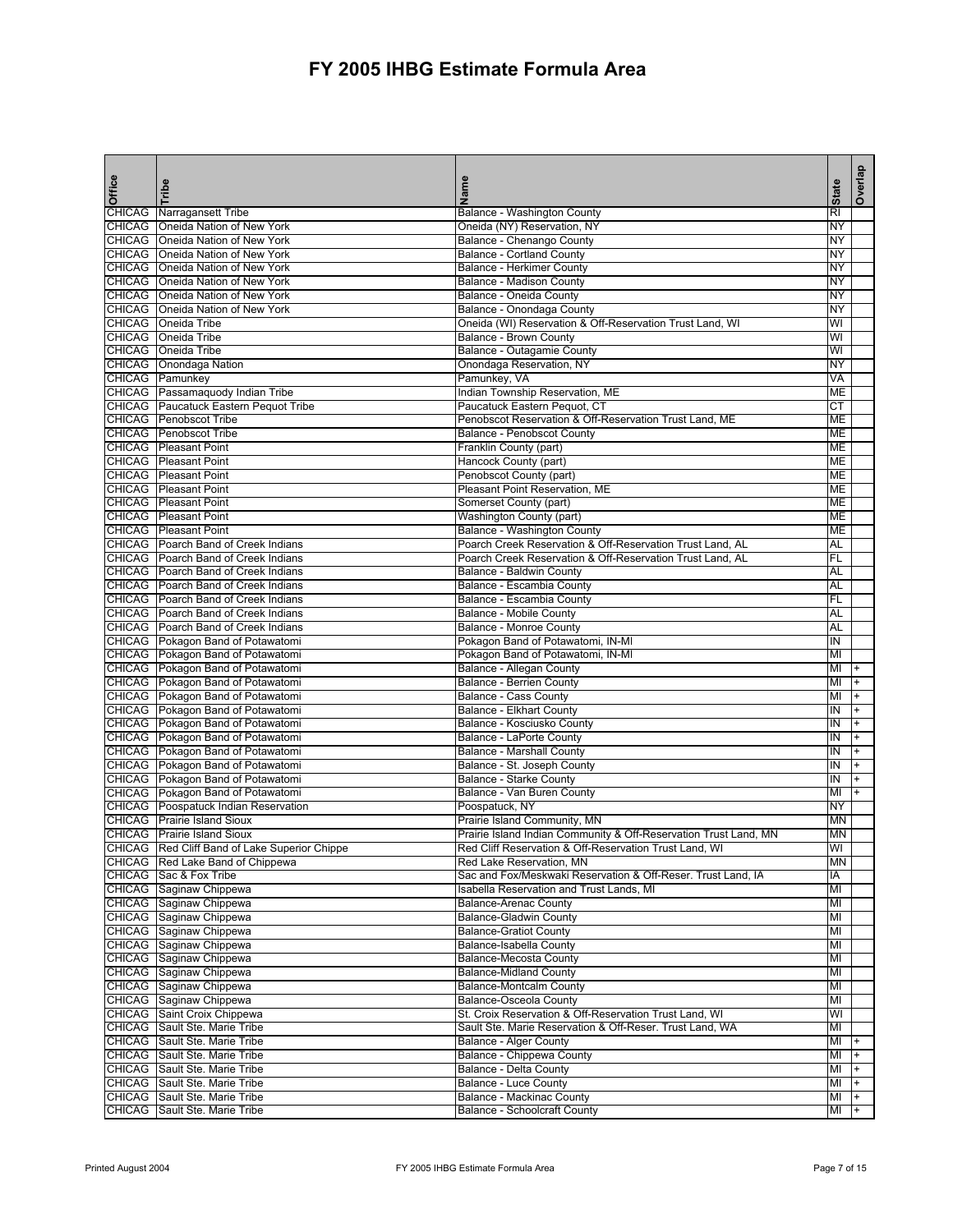| Office        | Tribe                                                                                            | Name                                                                                      | <b>State</b>           | Overlap |
|---------------|--------------------------------------------------------------------------------------------------|-------------------------------------------------------------------------------------------|------------------------|---------|
| <b>CHICAG</b> | Sault Ste. Marie Tribe                                                                           | Balance - Marquette County                                                                | MI                     |         |
| <b>CHICAG</b> | Schaghticoke                                                                                     | Schaghticoke, CT                                                                          | СT                     |         |
| <b>CHICAG</b> | Seminole Tribe                                                                                   | Big Cypress Reservation, FL                                                               | FL                     |         |
| <b>CHICAG</b> | Seminole Tribe                                                                                   | <b>Brighton Reservation, FL</b>                                                           | FL                     |         |
|               | <b>CHICAG</b> Seminole Tribe                                                                     | <b>Broward County (part)</b>                                                              | FL                     |         |
| <b>CHICAG</b> | Seminole Tribe<br><b>CHICAG</b> Seminole Tribe                                                   | Hillsborough County (part)<br>Hollywood Reservation, FL                                   | FL<br>FL               |         |
|               | <b>CHICAG</b> Seminole Tribe                                                                     | Immokalee Reservation, FL                                                                 | FL                     |         |
|               | CHICAG Seminole Tribe                                                                            | St. Lucie County (part)                                                                   | FL                     |         |
|               | <b>CHICAG</b> Seminole Tribe                                                                     | <b>Balance - Collier County</b>                                                           | FL                     |         |
|               | <b>CHICAG</b> Seminole Tribe                                                                     | Balance - Hillsborough County                                                             | FL                     |         |
|               | <b>CHICAG</b> Seminole Tribe                                                                     | Balance - Miami-Dade County                                                               | FL                     |         |
|               | <b>CHICAG</b> Seminole Tribe                                                                     | Balance - St. Lucie County                                                                | FL                     |         |
|               | CHICAG Seneca Nation of New York                                                                 | Allegany Reservation, NY                                                                  | NY                     |         |
|               | CHICAG Seneca Nation of New York                                                                 | Cattaraugus Reservation, NY                                                               | NY                     |         |
|               | CHICAG Seneca Nation of New York                                                                 | Oil Springs Reservation, NY                                                               | NY                     |         |
|               | CHICAG Shakopee Sioux                                                                            | Shakopee Mdewakanton Sioux Commun. & Off-Reser. Trust Land, MN                            | <b>MN</b>              |         |
|               | <b>CHICAG</b> Shinnecock Indian Reservation                                                      | Shinnecock, NY                                                                            | <b>NY</b>              |         |
|               | CHICAG Sokagoan Chippewa Tribe                                                                   | Sokaogon Chippewa Community & Off-Reservation Trust Land, WI                              | WI                     |         |
|               | CHICAG Sokagoan Chippewa Tribe                                                                   | <b>Balance - Forest County</b>                                                            | WI<br>NY               |         |
|               | CHICAG St. Regis Mohawk Tribe                                                                    | St. Regis Mohawk Reservation, NY                                                          | NY                     |         |
|               | CHICAG St. Regis Mohawk Tribe<br>CHICAG St. Regis Mohawk Tribe                                   | <b>Balance - Franklin County</b><br>Balance - St. Lawrence County                         | NY                     |         |
|               | CHICAG Stockbridge-Munsee Tribe                                                                  | Stockbridge-Munsee Community, WI                                                          | WI                     |         |
|               | CHICAG   Tonawanda Band of Senecas                                                               | Tonawanda Reservation, NY                                                                 | NY                     |         |
|               | <b>CHICAG</b> Tuscarora Nation                                                                   | <b>Tuscarora Reservation, NY</b>                                                          | NY                     |         |
|               | <b>CHICAG</b> Upper Sioux Indian Community                                                       | <b>Upper Sioux Reservation, MN</b>                                                        | <b>MN</b>              |         |
|               | <b>CHICAG</b> Upper Sioux Indian Community                                                       | <b>Balance - Goodhue County</b>                                                           | <b>MN</b>              |         |
|               | <b>CHICAG</b> Upper Sioux Indian Community                                                       | Balance - Redwood County                                                                  | <b>MN</b>              |         |
|               | <b>CHICAG</b> Upper Sioux Indian Community                                                       | <b>Balance - Renville County</b>                                                          | <b>MN</b>              |         |
|               | CHICAG Upper Sioux Indian Community                                                              | <b>Balance - Scott County</b>                                                             | <b>MN</b>              |         |
|               | <b>CHICAG</b> Upper Sioux Indian Community                                                       | Balance - Yellow Medicine County                                                          | <b>MN</b>              |         |
|               | <b>CHICAG</b> Waccamaw Siouan State Tribe                                                        | Waccamaw-Siouan, NC                                                                       | NС                     |         |
|               | CHICAG Wampanoag Tribe                                                                           | Wampanoag-Gay Head TDSA, MA                                                               | <b>MA</b>              |         |
|               | CHICAG Wampanoag Tribe                                                                           | <b>Balance - Dukes County</b>                                                             | <b>MA</b>              |         |
|               | CHICAG   White Earth Band of Minnesota Chippewa                                                  | White Earth Reservation & Off-Reservation Trust Land, MN                                  | <b>MN</b>              |         |
|               | CHICAG White Earth Band of Minnesota Chippewa<br>CHICAG   White Earth Band of Minnesota Chippewa | Balance - Becker County<br><b>Balance - Clearwater County</b>                             | <b>MN</b><br><b>MN</b> |         |
|               | <b>DENVER Blackfeet Tribe</b>                                                                    | Blackfeet Reservation & Off-Reservation Trust Land, MT                                    | MT                     |         |
|               | <b>DENVER Cheyenne River Sioux</b>                                                               | Cheyenne River Reservation & Off-Reservation Trust Land, SD                               | SD                     |         |
|               | <b>DENVER Crow Creek Sioux</b>                                                                   | Crow Creek Reservation, SD                                                                | <b>SD</b>              |         |
|               | <b>DENVER Crow Tribe</b>                                                                         | Crow Reservation & Off-Reservation Trust Land, MT                                         | MT                     |         |
|               | DENVER Flandreau Santee Sioux                                                                    | Flandreau Reservation, SD                                                                 | <b>SD</b>              |         |
|               | <b>DENVER Fort Belknap Indian Community</b>                                                      | Fort Belknap Reservation & Off-Reservation Trust Land, MT                                 | МT                     |         |
|               | DENVER Fort Peck Assiniboine and Sioux                                                           | Fort Peck Reservation & Off-Reservation Trust Land, MT                                    | МT                     |         |
|               | DENVER   Ft. Berthold Affiliated Tribes                                                          | Fort Berthold Reservation, ND                                                             | <b>ND</b>              |         |
|               | <b>DENVER</b> Goshute Reservation                                                                | Goshute Reservation, NV-UT                                                                | <b>NV</b>              |         |
|               | <b>DENVER Goshute Reservation</b>                                                                | Goshute Reservation, NV-UT                                                                | UT                     |         |
|               | <b>DENVER</b> Lower Brule Sioux                                                                  | Lower Brule Reservation & Off-Reservation Trust Land, SD                                  | SD                     |         |
|               | <b>DENVER</b> Northern Arapahoe                                                                  | Wind River Reservation & Off-Reservation Trust Land, WY                                   | <b>WY</b>              |         |
|               | <b>DENVER</b> Northern Cheyenne                                                                  | Northern Cheyenne Reservation & Off-Reservation Trust Land, MT                            | MT                     |         |
|               | <b>DENVER Northern Cheyenne</b>                                                                  | Northern Cheyenne Reservation & Off-Reservation Trust Land, MT<br>Box Elder County (part) | SD<br>UT               |         |
|               | DENVER NW Band of Shoshone Nation<br>DENVER NW Band of Shoshone Nation                           | <b>Balance - Box Elder County</b>                                                         | UT                     |         |
|               | DENVER NW Band of Shoshone Nation                                                                | <b>Balance - Power County</b>                                                             | ID                     |         |
|               | DENVER Oglala Sioux of Pine Ridge Reservation                                                    | Pine Ridge Reservation & Off-Reservation Trust Land, SD                                   | <b>NE</b>              |         |
|               | DENVER Oglala Sioux of Pine Ridge Reservation                                                    | Pine Ridge Reservation & Off-Reservation Trust Land, SD                                   | <b>SD</b>              |         |
|               | <b>DENVER</b> Omaha Tribe                                                                        | Omaha Reservation, IA-NE                                                                  | IA                     |         |
|               | DENVER Omaha Tribe                                                                               | Omaha Reservation, IA-NE                                                                  | <b>NE</b>              |         |
|               | DENVER   Ponca Tribe of Nebraska                                                                 | Balance - Boyd County                                                                     | NE                     |         |
|               | DENVER   Ponca Tribe of Nebraska                                                                 | Balance - Burt County                                                                     | NE                     |         |
|               | DENVER Ponca Tribe of Nebraska                                                                   | Balance - Charles Mix County                                                              | <b>SD</b>              |         |
|               | DENVER Ponca Tribe of Nebraska                                                                   | Balance - Douglas County                                                                  | NE                     |         |
|               | DENVER   Ponca Tribe of Nebraska                                                                 | Balance - Hall County                                                                     | <b>NE</b>              |         |
|               | DENVER   Ponca Tribe of Nebraska                                                                 | Balance - Holt County                                                                     | <b>NE</b>              |         |
|               | DENVER   Ponca Tribe of Nebraska                                                                 | Balance - Knox County                                                                     | <b>NE</b>              |         |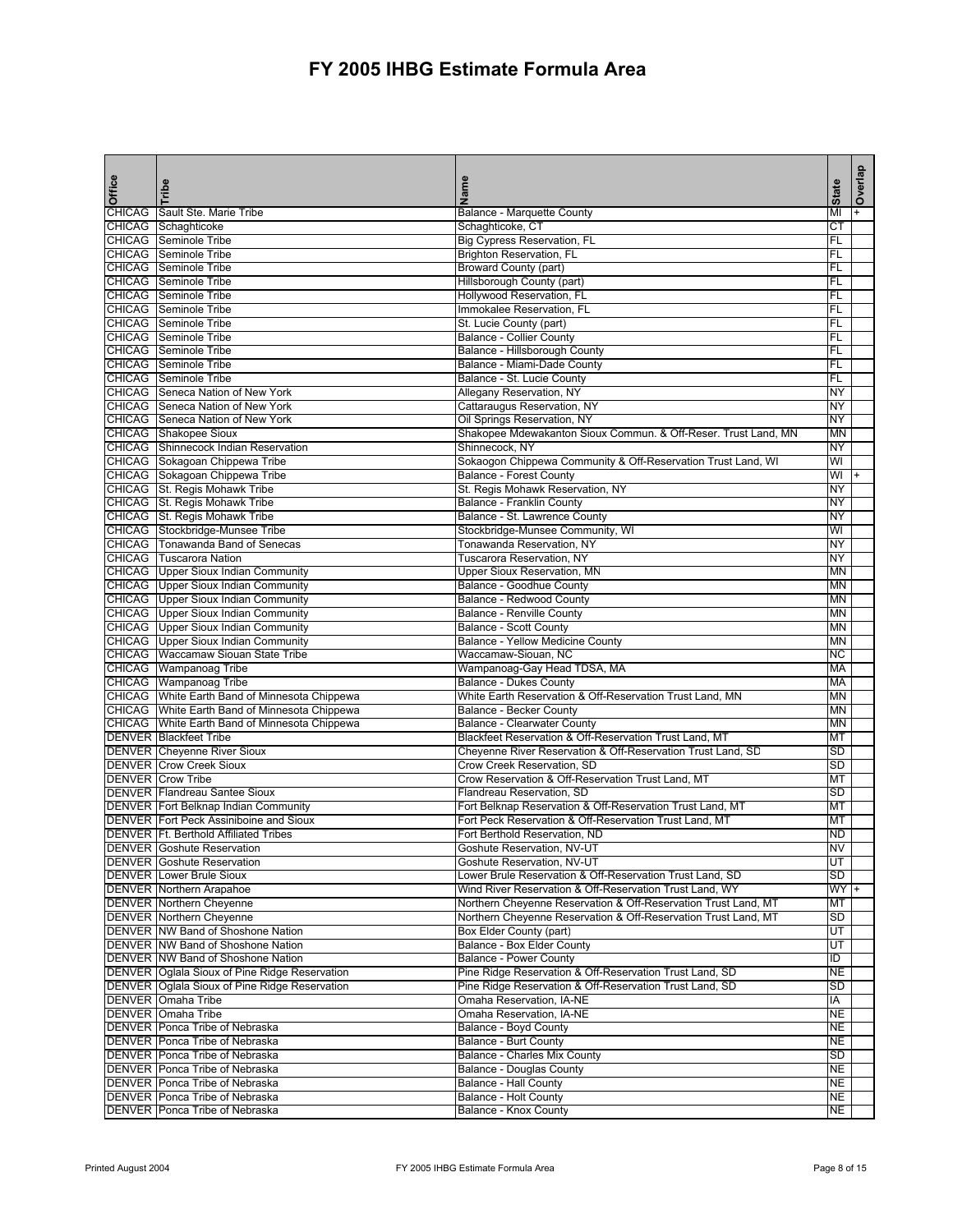| Office | Tribe                                                                        | Name                                                                                          | <b>State</b>        | Overlap |
|--------|------------------------------------------------------------------------------|-----------------------------------------------------------------------------------------------|---------------------|---------|
|        | DENVER Ponca Tribe of Nebraska                                               | Balance - Lancaster County                                                                    | NΕ                  |         |
|        | DENVER Ponca Tribe of Nebraska                                               | <b>Balance - Madison County</b>                                                               | NΕ                  |         |
|        | DENVER Ponca Tribe of Nebraska                                               | Balance - Platte County                                                                       | <b>NE</b>           |         |
|        | DENVER Ponca Tribe of Nebraska                                               | Balance - Pottawattamie County                                                                | IA                  |         |
|        | DENVER Ponca Tribe of Nebraska                                               | <b>Balance - Sarpy County</b>                                                                 | NE                  |         |
|        | DENVER Ponca Tribe of Nebraska                                               | <b>Balance - Stanton County</b>                                                               | <b>NE</b><br>NE     |         |
|        | DENVER Ponca Tribe of Nebraska<br>DENVER Ponca Tribe of Nebraska             | Balance - Wayne County<br>Balance - Woodbury County                                           | IA                  |         |
|        | DENVER Rocky Boy Chippewa-Cree                                               | Rocky Boy's Reservation & Off-Reservation Trust Land, MT                                      | MT                  |         |
|        | DENVER Rocky Boy Chippewa-Cree                                               | Rocky Boy's Reservation & Trust Lands, MT                                                     | МT                  |         |
|        | <b>DENVER Rosebud Sioux</b>                                                  | Rosebud Reservation & Off-Reservation Trust Land, SD                                          | SD                  |         |
|        | <b>DENVER Rosebud Sioux</b>                                                  | Rosebud Reservation & Trust Lands, SD                                                         | <b>SD</b>           |         |
|        | <b>DENVER</b> Salish and Kootenai Tribes                                     | <b>Flathead Reservation, MT</b>                                                               | MT                  |         |
|        | <b>DENVER Santee Sioux Tribe</b>                                             | Santee Reservation, NE                                                                        | NE                  |         |
|        | DENVER Shoshone Tribe of the Wind River Reser                                | Wind River Reservation & Off-Reservation Trust Land, WY                                       | WY                  |         |
|        | <b>DENVER</b> Sisseton-Wahpeton Sioux                                        | Lake Traverse Reservation, ND-SD                                                              | <b>ND</b>           |         |
|        | <b>DENVER</b> Sisseton-Wahpeton Sioux                                        | Lake Traverse Reservation, ND-SD                                                              | <b>SD</b>           |         |
|        | <b>DENVER Skull Valley Band of Goshute</b>                                   | Skull Valley Reservation, UT                                                                  | UT                  |         |
|        | <b>DENVER</b> Southern Ute Tribe                                             | Southern Ute Reservation, CO                                                                  | $\overline{c}$      |         |
|        | <b>DENVER</b> Spirit Lake Sioux Tribe                                        | Spirit Lake Reservation, ND                                                                   | <b>ND</b>           |         |
|        | <b>DENVER</b> Standing Rock Sioux                                            | Standing Rock Reservation, SD                                                                 | <b>ND</b><br>SD     |         |
|        | <b>DENVER Standing Rock Sioux</b><br>DENVER Turtle Mountain Band of Chippewa | Standing Rock Reservation, SD<br>Turtle Mountain Reservation & Off-Reservation Trust Land, ND | МT                  |         |
|        | DENVER Turtle Mountain Band of Chippewa                                      | Turtle Mountain Reservation & Off-Reservation Trust Land, ND                                  | <b>ND</b>           |         |
|        | DENVER Turtle Mountain Band of Chippewa                                      | Turtle Mountain Reservation & Off-Reservation Trust Land, ND                                  | <b>SD</b>           |         |
|        | DENVER Uintah & Ouray Ute Indian Tribe                                       | Uintah & Ouray Reservation & Off-Reservation Trust Land, UT                                   | UT                  |         |
|        | <b>DENVER Utah Paiute Tribe</b>                                              | Paiute Reservation, UT                                                                        | UT                  |         |
|        | <b>DENVER Utah Paiute Tribe</b>                                              | <b>Balance - Beaver County</b>                                                                | UT                  |         |
|        | <b>DENVER Utah Paiute Tribe</b>                                              | <b>Balance - Iron County</b>                                                                  | UT                  |         |
|        | <b>DENVER Utah Paiute Tribe</b>                                              | <b>Balance - Millard County</b>                                                               | UT                  |         |
|        | <b>DENVER Utah Paiute Tribe</b>                                              | <b>Balance - Sevier County</b>                                                                | UT                  |         |
|        | <b>DENVER Utah Paiute Tribe</b>                                              | Balance - Washington County                                                                   | UT                  |         |
|        | <b>DENVER Ute Mountain Tribe</b>                                             | Ute Mountain Reservation & Off-Reservation Trust Land, CO-NM-UT                               | $\overline{c}$      |         |
|        | <b>DENVER Ute Mountain Tribe</b>                                             | Ute Mountain Reservation & Off-Reservation Trust Land, CO-NM-UT                               | <b>NM</b>           |         |
|        | <b>DENVER</b> Ute Mountain Tribe                                             | Ute Mountain Reservation & Off-Reservation Trust Land, CO-NM-UT                               | UT                  |         |
|        | <b>DENVER</b> Winnebago Tribe                                                | Winnebago Reservation & Off-Reservation Trust Land, NE-IA                                     | IA                  |         |
|        | DENVER Winnebago Tribe<br><b>DENVER</b> Winnebago Tribe                      | Winnebago Reservation & Off-Reservation Trust Land, NE-IA<br>Winnebago Reservation, NE        | <b>NE</b><br>NE     |         |
|        | <b>DENVER Yankton Sioux</b>                                                  | Yankton Reservation, SD                                                                       | <b>SD</b>           |         |
|        | OKLAHO Absentee-Shawnee                                                      | Citizen Potawatomi Nation-Absentee Shawnee Tribe OTSA, OK                                     | OK                  |         |
|        | OKLAHO Absentee-Shawnee                                                      | <b>Balance-Cleveland County</b>                                                               | ОΚ                  |         |
|        | OKLAHO Absentee-Shawnee                                                      | <b>Balance - Lincoln County</b>                                                               | OK                  |         |
|        | OKLAHO Alabama-Coushatta                                                     | Alabama-Coushatta Reservation, TX                                                             | ТX                  |         |
|        | OKLAHO Alabama-Quassarte Tribal Town                                         | Creek OTSA, OK                                                                                | ОK                  |         |
|        | OKLAHO Apache Tribe                                                          | Kiowa-Comanche-Apache-Fort Sill Apache                                                        | ОΚ                  |         |
|        | OKLAHO Caddo Tribe                                                           | Caddo-Wichita-Delaware OTSA, OK                                                               | OK                  |         |
|        | OKLAHO Caddo Tribe                                                           | Kiowa-Comanche-Apache-Fort Sill Apache-Caddo-Witchita-Delawa                                  | OK                  |         |
|        | <b>OKLAHO</b> Cherokee Nation                                                | Cherokee OTSA, OK                                                                             | OK                  |         |
|        | OKLAHO Cheyenne-Arapaho Tribes                                               | Cheyenne-Arapaho OTSA, OK                                                                     | OK                  |         |
|        | OKLAHO Chickasaw                                                             | Chickasaw OTSA, OK                                                                            | OK                  |         |
|        | OKLAHO Chitimacha Tribe                                                      | Chitimacha Reservation, LA                                                                    | LA                  |         |
|        | <b>OKLAHO</b> Choctaw Nation<br>OKLAHO Citizen Band Potawatomi Tribe         | Choctaw OTSA, OK<br><b>Balance-Cleveland County</b>                                           | OK<br>OK            |         |
|        | OKLAHO Citizen Band Potawatomi Tribe                                         | Balance - Lincoln County                                                                      | OK                  |         |
|        | OKLAHO Citizen Band Potawatomi Tribe                                         | Citizen Potawatomi Nation-Absentee Shawnee Tribe OTSA, OK                                     | OK                  |         |
|        | OKLAHO Comanche Tribe                                                        | Kiowa-Comanche-Apache-Fort Sill Apache                                                        | OK                  |         |
|        | OKLAHO Coushatta Tribe                                                       | Coushatta Reservation, LA                                                                     | LA                  |         |
|        | OKLAHO   Delaware Nation of West Oklahoma                                    | Caddo-Wichita-Delaware OTSA, OK                                                               | OK                  |         |
|        | OKLAHO   Delaware Tribe of Indians (Eastern)                                 | Cherokee OTSA, OK                                                                             | $\overline{\alpha}$ |         |
|        | OKLAHO Eastern Shawnee Tribe                                                 | Eastern Shawnee OTSA, OK                                                                      | OK                  |         |
|        | OKLAHO   Fort Sill Apache Tribe                                              | Kiowa-Comanche-Apache-Fort Sill Apache                                                        | OK                  |         |
|        | OKLAHO lowa Tribe of Kansas and Nebraska                                     | lowa Reservation & Off-Reservation Trust Land, KS-NE                                          | KS                  |         |
|        | OKLAHO lowa Tribe of Kansas and Nebraska                                     | lowa Reservation & Off-Reservation Trust Land, KS-NE                                          | NE                  |         |
|        | OKLAHO lowa Tribe of Kansas and Nebraska                                     | <b>Balance - Brown County</b>                                                                 | ΚS                  |         |
|        | OKLAHO lowa Tribe of Kansas and Nebraska                                     | Balance - Doniphan County                                                                     | KS                  |         |
|        | OKLAHO lowa Tribe of Kansas and Nebraska                                     | Balance - Richardson County                                                                   | <b>NE</b>           |         |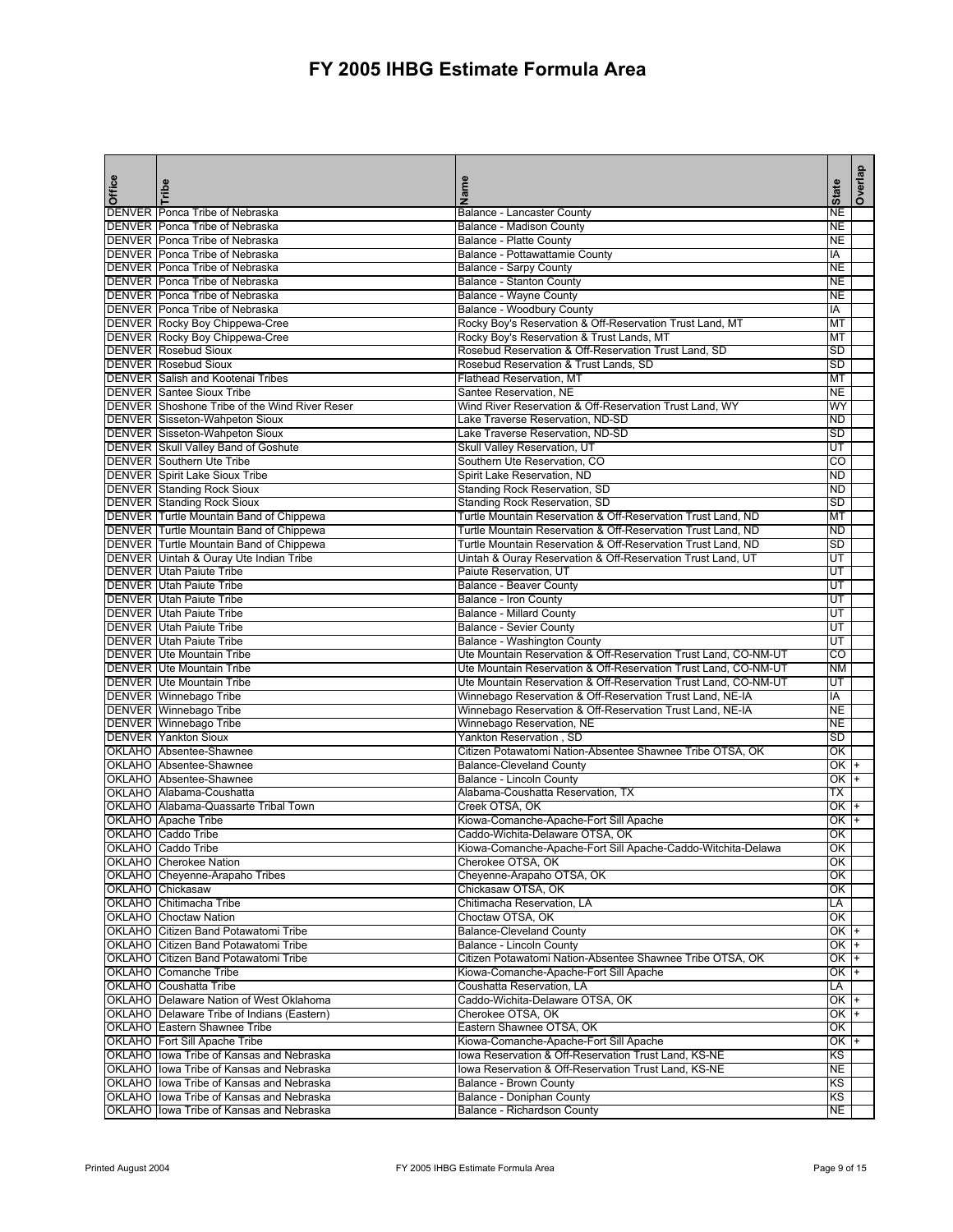| <b>Office</b>   | Tribe                                                                        | Name                                                      | <b>State</b> | Overlap |
|-----------------|------------------------------------------------------------------------------|-----------------------------------------------------------|--------------|---------|
|                 |                                                                              |                                                           |              |         |
| OKLAHO          | OKLAHO lowa Tribe of Oklahoma<br>Jena Band of Choctaw                        | lowa OTSA, OK<br>Ione Band of Miwok, CA                   | ΟK<br>CA     |         |
|                 | OKLAHO Jena Band of Choctaw                                                  | Jena Band of Choctaw, LA                                  | LA           |         |
|                 | <b>OKLAHO</b> Kaw Tribe                                                      | Kaw OTSA, OK                                              | ОΚ           |         |
|                 | OKLAHO Kialegee Tribal Town                                                  | Creek OTSA, OK                                            | ОΚ           |         |
|                 | OKLAHO Kickapoo Tribe                                                        | Kickapoo Reservation, KS                                  | KS           |         |
|                 | OKLAHO Kickapoo Tribe of Oklahoma                                            | Kickapoo OTSA, OK                                         | OK           |         |
|                 | <b>OKLAHO</b> Kiowa Tribe                                                    | Kiowa-Comanche-Apache-Fort Sill Apache OTSA               | OK           |         |
|                 | OKLAHO Miami Tribe                                                           | Miami OTSA, OK                                            | OK           |         |
|                 | <b>OKLAHO</b> Modoc Tribe                                                    | Modoc OTSA, OK                                            | OK           |         |
|                 | OKLAHO Muskogee (Creek) Nation                                               | Creek-Seminole Joint Area OTSA, OK                        | OK           |         |
|                 | OKLAHO Muskogee (Creek) Nation                                               | Creek OTSA, OK                                            | OK           |         |
|                 | OKLAHO Osage Tribe                                                           | Osage Reservation, OK                                     | ОΚ           |         |
|                 | OKLAHO   Otoe-Missouria Tribe                                                | Otoe-Missouria OTSA, OK                                   | ОΚ           |         |
|                 | OKLAHO Ottawa Tribe                                                          | Ottawa OTSA, OK                                           | OK           |         |
|                 | <b>OKLAHO</b> Pawnee Tribe                                                   | Pawnee OTSA, OK                                           | ОΚ           |         |
|                 | OKLAHO Peoria Tribe                                                          | Miami-Peoria Joint use area, OK                           | ОΚ           |         |
|                 | OKLAHO Peoria Tribe                                                          | Peoria OTSA, OK                                           | ОΚ           |         |
|                 | <b>OKLAHO</b> Ponca Tribe                                                    | Kaw-Ponca Joint OTSA, OK                                  | QK           |         |
|                 | OKLAHO Ponca Tribe                                                           | Ponca OTSA, OK                                            | QK           |         |
|                 | OKLAHO Ponca Tribe                                                           | Ponca, OK                                                 | ОK           |         |
|                 | OKLAHO Prairie Band of Potawatomi                                            | Prairie Band Potawatomi Reservation, MN                   | ΚS           |         |
|                 | <b>OKLAHO</b> Quapaw Tribe                                                   | Quapaw OTSA, OK                                           | OK           |         |
|                 | OKLAHO Sac and Fox of Missouri                                               | Sac & Fox Reservation & Off-Reservation Trust Land, NE-KS | ΚS           |         |
|                 | OKLAHO Sac and Fox of Missouri                                               | Sac & Fox Reservation & Off-Reservation Trust Land, NE-KS | NE           |         |
|                 | OKLAHO Sac and Fox Tribe                                                     | Sac and Fox OTSA, OK                                      | ОΚ           |         |
|                 | <b>OKLAHO</b> Seminole Nation                                                | Seminole OTSA, OK                                         | ОΚ           |         |
|                 | OKLAHO Seneca-Cayuga                                                         | Seneca-Cayuga OTSA, OK                                    | ОΚ           |         |
|                 | OKLAHO Seneca-Cayuga                                                         | Seneca-Cayuga, OK                                         | ОΚ           |         |
| OKLAHO Shawnee  |                                                                              | Cherokee OTSA, OK                                         | ОK           |         |
|                 | OKLAHO Texas Band of Kickapoo Indians                                        | Kickapoo Reservation, TX                                  | ТX           |         |
|                 | OKLAHO Texas Band of Kickapoo Indians                                        | <b>Balance - Maverick County</b>                          | ТX           |         |
|                 | OKLAHO Thlopthlocco Tribal Town                                              | Creek OTSA, OK                                            | OK +         |         |
|                 | OKLAHO Tonkawa Tribe                                                         | Tonkawa OTSA, OK                                          | OK           |         |
|                 | OKLAHO Tunica-Biloxi Tribe                                                   | Tunica-Biloxi Reservation, LA                             | LA           |         |
|                 | OKLAHO Tunica-Biloxi Tribe                                                   | Balance - Avoyelles Parish                                | LA           |         |
|                 | OKLAHO Tunica-Biloxi Tribe                                                   | Balance - Rapides Parish                                  | LA           |         |
|                 | OKLAHO United Keetoowah                                                      | Cherokee OTSA, OK                                         | ОK           | $+$     |
|                 | <b>OKLAHO</b> Wichita Tribe                                                  | Caddo-Wichita-Delaware OTSA, OK                           | ОK           |         |
|                 | OKLAHO Wyandotte                                                             | Wyandotte OTSA, OK                                        | OK           |         |
|                 | <b>OKLAHO</b> Wyandotte                                                      | <b>Balance - Newton County</b>                            | <b>MO</b>    |         |
|                 | PHOENIX Acoma Pueblo                                                         | Acoma Pueblo & Off-Reservation Trust Land, NM             | <b>NM</b>    |         |
|                 | PHOENIX Agua Caliente Band of Cahuilla                                       | Agua Caliente Reservation, CA                             | CA           |         |
| PHOENIX Ak-Chin |                                                                              | Maricopa (Ak Chin) Reservation, AZ                        | ΑZ           |         |
|                 | PHOENIX Alturas Rancheria<br>PHOENIX Auburn Rancheria                        | Alturas Rancheria, CA<br><b>Balance - Placer County</b>   | СA           |         |
|                 |                                                                              | Riverside County (part)                                   | СA<br>CA     |         |
|                 | PHOENIX Augustine Band of Cahuilla<br>PHOENIX Barona Group of Capitan Grande | Barona Rancheria, CA                                      | CA           |         |
|                 | PHOENIX Berry Creek Rancheria                                                | Berry Creek Rancheria & Off-Reservation Trust Land, CA    | СA           |         |
|                 | PHOENIX Berry Creek Rancheria                                                | Balance - Butte County                                    | CA +         |         |
|                 | PHOENIX Big Lagoon Rancheria                                                 | Big Lagoon Rancheria, CA                                  | СA           |         |
|                 | PHOENIX Big Pine Band                                                        | Big Pine Reservation, CA                                  | СA           |         |
|                 | PHOENIX Big Sandy Rancheria                                                  | Big Sandy Rancheria, CA                                   | CA           |         |
|                 | PHOENIX Big Valley Rancheria                                                 | Big Valley Rancheria, CA                                  | СA           |         |
|                 | PHOENIX Big Valley Rancheria                                                 | Balance - Lake County                                     | CA           |         |
|                 | PHOENIX Blue Lake Rancheria                                                  | Blue Lake Rancheria, CA                                   | CA           |         |
|                 | PHOENIX Bridgeport Paiute Indian Colony                                      | <b>Bridgeport Reservation, CA</b>                         | СA           |         |
|                 | PHOENIX Buena Vista Rancheria                                                | <b>Balance - Amador County</b>                            | $CA +$       |         |
|                 | PHOENIX Cabazon Band                                                         | Cabazon Reservation, CA                                   | CA           |         |
|                 | PHOENIX Cahuilla Band                                                        | Cahuilla Reservation, CA                                  | СA           |         |
|                 | PHOENIX California Valley                                                    | <b>Calaveras County</b>                                   | CA           |         |
|                 | PHOENIX Campo Band                                                           | Campo Reservation, CA                                     | СA           |         |
|                 | PHOENIX Cedarville Rancheria                                                 | Cedarville Rancheria, CA                                  | CA           |         |
|                 | PHOENIX Chemehuevi                                                           | Chemehuevi Reservation, CA                                | CA           |         |
|                 | PHOENIX Chicken Ranch Rancheria                                              | Tuolumne County (part)                                    | CA           |         |
|                 | PHOENIX Chico Rancheria                                                      | Mechoopda, CA                                             | CA           |         |
|                 |                                                                              |                                                           |              |         |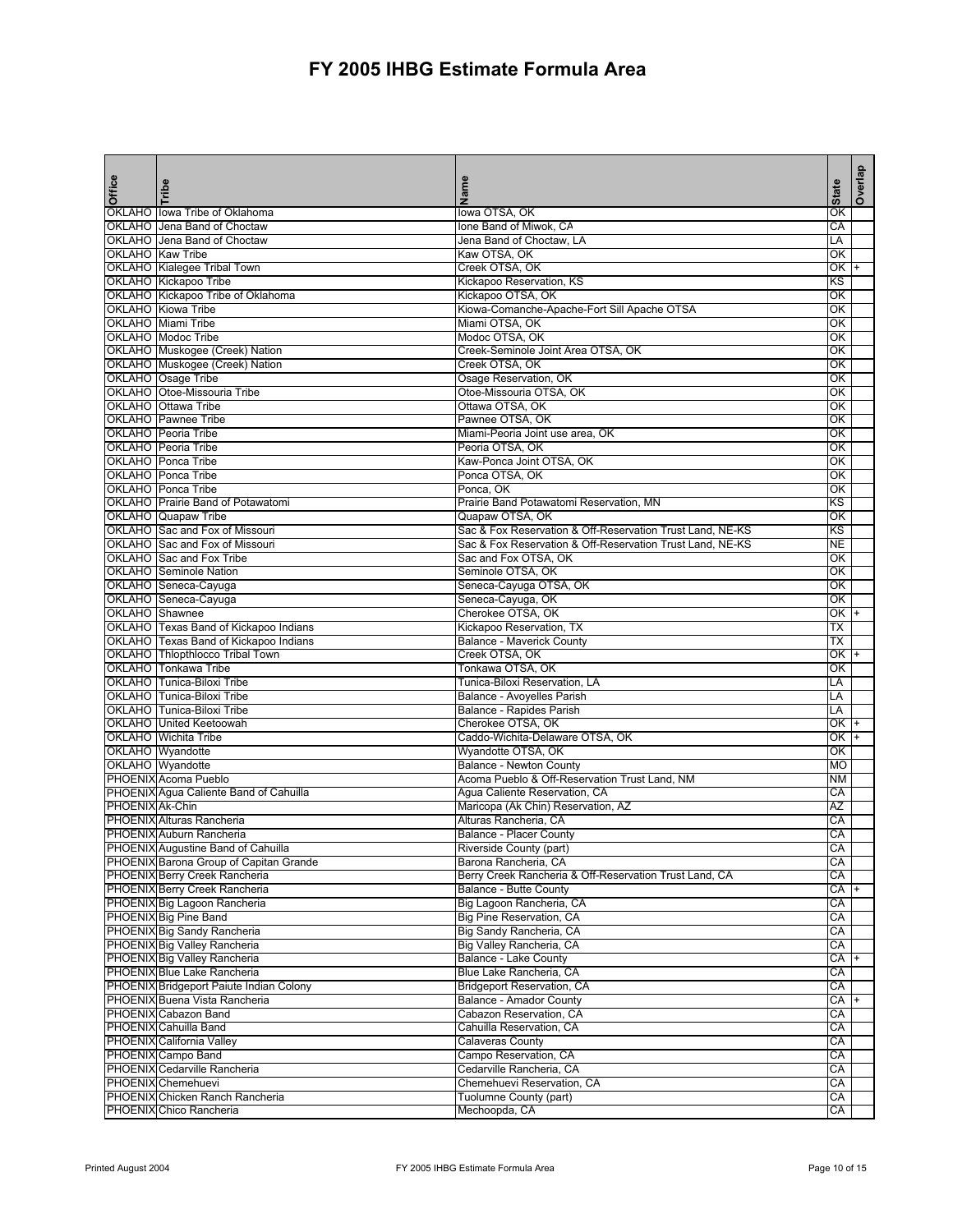| <b>Office</b>        | Tribe                                                                                                  | Name<br>Z                                                              | <b>State</b> | Overlap   |
|----------------------|--------------------------------------------------------------------------------------------------------|------------------------------------------------------------------------|--------------|-----------|
|                      | PHOENIX Chico Rancheria                                                                                | Balance - Butte County                                                 | CA           | $\ddot{}$ |
|                      | PHOENIX Cloverdale Rancheria                                                                           | Balance - Sonoma County                                                | CA           | $+$       |
|                      | PHOENIX Cochiti Pueblo<br><b>PHOENIX</b> Cocopah Tribe                                                 | Cochiti Pueblo, NM<br>Cocopah Reservation, AZ                          | <b>NM</b>    |           |
|                      | PHOENIX Cold Springs Rancheria                                                                         | Cold Springs Rancheria, CA                                             | AZ<br>CA     |           |
|                      | PHOENIX Colorado River Indian Tribes                                                                   | Colorado River Reservation, AZ-CA                                      | AZ           |           |
|                      | <b>PHOENIX</b> Colorado River Indian Tribes                                                            | Colorado River Reservation, AZ-CA                                      | CA           |           |
|                      | PHOENIX Colusa Rancheria                                                                               | Colusa Rancheria, CA                                                   | СA           |           |
|                      | PHOENIX Cortina Rancheria                                                                              | Cortina Rancheria, CA                                                  | СA           |           |
|                      | PHOENIX Cortina Rancheria                                                                              | Yolo County (part)                                                     | СA           | $\ddot{}$ |
|                      | <b>PHOENIX Coyote Valley Band</b>                                                                      | Coyote Valley Reservation, CA                                          | CA           |           |
|                      | <b>PHOENIX</b> Coyote Valley Band                                                                      | Balance - Mendocino County                                             | СA           | $\ddot{}$ |
|                      | PHOENIX Coyote Valley Band                                                                             | Balance - Sonoma County                                                | CA           | $+$       |
|                      | PHOENIX Death Valley Timba-Sha                                                                         | Balance - Inyo County                                                  | CA           |           |
|                      | PHOENIX Dry Creek Rancheria                                                                            | Dry Creek Rancheria, CA                                                | CA<br>СA     | $+$       |
|                      | PHOENIX Dry Creek Rancheria<br>PHOENIX Duck Valley Shoshone-Paiute                                     | Balance - Sonoma County<br>Duck Valley Reservation, ID-NV              | ID           |           |
|                      | PHOENIX Duck Valley Shoshone-Paiute                                                                    | Duck Valley Reservation, ID-NV                                         | NV           |           |
|                      | <b>PHOENIX Duckwater Shoshone</b>                                                                      | Duckwater Reservation, NV                                              | ΝV           |           |
|                      | PHOENIX Elk Valley Rancheria                                                                           | Elk Valley Rancheria, CA                                               | СA           |           |
|                      | <b>PHOENIX Ely Shoshone</b>                                                                            | Ely Reservation, NV                                                    | NV           |           |
|                      | PHOENIX Enterprise Rancheria                                                                           | Enterprise Rancheria, CA                                               | СA           |           |
|                      | PHOENIX Enterprise Rancheria                                                                           | <b>Balance - Butte County</b>                                          | СA           |           |
|                      | PHOENIX Ewiiaapaayp Band of Kumeyaay                                                                   | San Diego County (part)                                                | СA           |           |
|                      | PHOENIX Fallon Paiute-Shoshone                                                                         | Fallon Paiute-Shoshone Colony, NV                                      | NV           |           |
|                      | PHOENIX Fallon Paiute-Shoshone                                                                         | Fallon Paiute-Shoshone Reservation & Off-Reser. Trust Land, NV         | NV           |           |
|                      | <b>PHOENIX</b> Fort Bidwell                                                                            | Fort Bidwell Reservation, CA                                           | СA           |           |
|                      | <b>PHOENIX</b> Fort Bidwell                                                                            | <b>Balance - Modoc County</b>                                          | CA           | $+$       |
|                      | <b>PHOENIX</b> Fort Independence                                                                       | Fort Independence Reservation, CA<br>Fort McDermitt Reservation, NV-OR | СA<br>NV     |           |
|                      | <b>PHOENIX Fort McDermitt Paiute and Shoshone</b><br><b>PHOENIX</b> Fort McDermitt Paiute and Shoshone | Fort McDermitt Reservation, NV-OR                                      | ΟR           |           |
|                      | PHOENIX Fort McDowell Yavapai Nation                                                                   | Fort McDowell Reservation, AZ                                          | ΑZ           |           |
|                      | <b>PHOENIX</b> Fort Mojave Tribe                                                                       | Fort Mojave Reservation & Off-Reservation Trust Land, AZ-CA-NV         | AZ           |           |
|                      | <b>PHOENIX</b> Fort Mojave Tribe                                                                       | Fort Mojave Reservation & Off-Reservation Trust Land, AZ-CA-NV         | CA           |           |
|                      | <b>PHOENIX</b> Fort Mojave Tribe                                                                       | Fort Mojave Reservation & Off-Reservation Trust Land, AZ-CA-NV         | ΝV           |           |
|                      | <b>PHOENIX</b> Gila River                                                                              | Gila River Reservation, AZ                                             | AZ           |           |
|                      | PHOENIX Graton Rancheria                                                                               | Balance - Marin County                                                 | СA           | $+$       |
|                      | <b>PHOENIX</b> Graton Rancheria                                                                        | Balance - Sonoma County                                                | CA           | $+$       |
|                      | PHOENIX Greenville Rancheria                                                                           | Greenville Rancheria, CA                                               | CA           |           |
|                      | PHOENIX Greenville Rancheria                                                                           | Balance - Plumas County                                                | СA           |           |
|                      | PHOENIX Greenville Rancheria<br><b>PHOENIX</b> Grindstone Rancheria                                    | Balance - Tehama County<br>Grindstone Rancheria, CA                    | СA<br>CA     | $\ddot{}$ |
|                      | PHOENIX Grindstone Rancheria                                                                           | Balance - Glenn County                                                 | CA           |           |
|                      | <b>PHOENIX</b> Guidiville Rancheria                                                                    | Guidiville Rancheria & Balance-Mendocino                               | СA           |           |
|                      | PHOENIX Havasupai                                                                                      | Havasupai Reservation, AZ                                              | ΑZ           |           |
|                      | PHOENIX Hoopa Valley                                                                                   | Hoopa Valley Reservation, CA                                           | СA           |           |
| PHOENIX Hopi         |                                                                                                        | Hopi Reservation & Off-Reservation Trust Land, AZ                      | AZ           |           |
|                      | <b>PHOENIX Hopland Rancheria</b>                                                                       | Hopland Rancheria & Bal-Mendocino, CA                                  | СA           |           |
| PHOENIX Hualapai     |                                                                                                        | Hualapai Reservation & Trust Lands, AZ                                 | AΖ           |           |
|                      | PHOENIX Inaja Band                                                                                     | San Diego County (part)                                                | СA           |           |
|                      | PHOENIX lone Band of Miwok Indians                                                                     | Balance - Amador County                                                | CA +         |           |
|                      | PHOENIX Isleta Pueblo                                                                                  | Isleta Pueblo, NM                                                      | ΝM           |           |
|                      | PHOENIX Jackson Rancheria                                                                              | Amador County (part)                                                   | CA           |           |
|                      | PHOENIX Jamul Indian Village                                                                           | Jamul Indian Village, CA<br>Jemez Pueblo, NM                           | СA<br>NΜ     |           |
|                      | PHOENIX Jemez Pueblo<br>PHOENIX Jicarilla Reservation                                                  | Jicarilla Apache Reservation, NM                                       | ΝM           |           |
|                      | PHOENIX Kaibab Band of Paiute                                                                          | Kaibab Reservation, AZ                                                 | ΑZ           |           |
| <b>PHOENIX Karuk</b> |                                                                                                        | Karuk Reservation & Off-Reservation Trust Land, CA                     | СA           |           |
| <b>PHOENIX Karuk</b> |                                                                                                        | Balance - Humboldt County                                              | СA           | $+$       |
|                      | PHOENIX La Jolla Band                                                                                  | La Jolla Reservation, CA                                               | СA           |           |
|                      | PHOENIX La Posta Band                                                                                  | La Posta Reservation, CA                                               | CA           |           |
|                      | PHOENIX Laguna Pueblo                                                                                  | Laguna Pueblo & Off-Reservation Trust Land, NM                         | ΝM           |           |
|                      | PHOENIX Las Vegas Colony                                                                               | Las Vegas Colony, NV                                                   | NV           |           |
|                      | PHOENIX Laytonville Rancheria                                                                          | Laytonville Rancheria, CA                                              | CA           |           |
|                      | PHOENIX Laytonville Rancheria                                                                          | Balance - Mendocino County                                             | CA +         |           |
|                      | PHOENIX Lone Pine Paiute-Shoshone                                                                      | Lone Pine Reservation, CA                                              | СA           |           |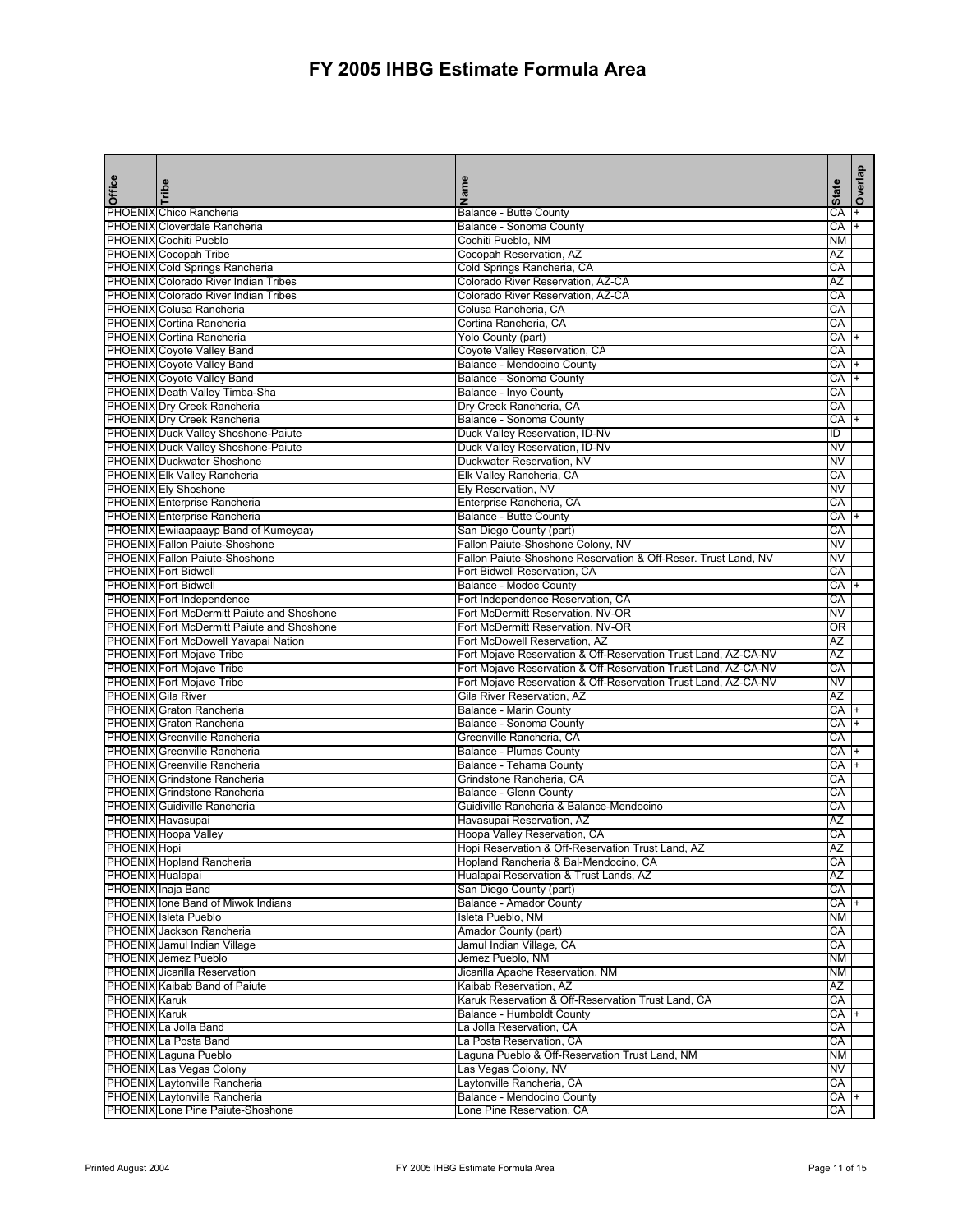| PHOENIX Lone Pine Paiute-Shoshone<br>PHOENIX Los Coyotes Band of Cahuilla<br>Los Coyotes Reservation, CA<br>CA<br>Lovelock Colony, NV<br>PHOENIX Lovelock Colony<br><b>NV</b><br>PHOENIX Lower Lake Rancheria<br>Balance - Sonoma County<br>СA<br>$+$<br>PHOENIX Lytton Rancheria of California<br>Balance - Sonoma County<br>CA<br>PHOENIX Manchester Point Arena Rancheria<br>Manchester Point Rancheria<br>CA<br>PHOENIX Manchester Point Arena Rancheria<br>CA +<br>Balance - Mendocino County<br>PHOENIX Manzanita Band<br>Manzanita Reservation, CA<br>CA<br>PHOENIX Mesa Grande Band<br>Mesa Grande Reservation, CA<br>CA<br><b>PHOENIX Mescalero Reservation</b><br>Mescalero Reservation, NM<br><b>NM</b><br>PHOENIX Middletown Rancheria<br>Middletown Rancheria, CA<br>CA<br>PHOENIX Middletown Rancheria<br><b>Balance - Lake County</b><br>CA<br>PHOENIX Moapa Band of Paiute<br>Moapa River Reservation, NV<br>NV<br><b>PHOENIX</b> Mooretown Rancheria<br>Mooretown Rancheria, CA<br>CA<br>PHOENIX Mooretown Rancheria<br><b>Balance - Butte County</b><br>CA<br>$+$<br>PHOENIX Morongo Band of Cahuilla<br>Morongo Reservation, CA<br>CA<br>PHOENIX Nambe Pueblo<br>Nambe Pueblo & Off-Reservation Trust Land, NM<br><b>NM</b><br>PHOENIX Navajo Nation<br>Navajo Nation Reservation & Off-Reservation Trust Land, NM-AZ-UT<br>AZ<br>PHOENIX Navajo Nation<br>Navajo Nation Reservation & Off-Reservation Trust Land, NM-AZ-UT<br><b>NM</b><br>PHOENIX Navajo Nation<br>Navajo Nation Reservation & Off-Reservation Trust Land, NM-AZ-UT<br>UT<br>PHOENIX North Fork Racheria<br><b>Balance Fresno</b><br>$\ddot{}$<br>PHOENIX North Fork Rancheria<br><b>Balance Madera County</b><br>Ŧ<br>North Fork Rancheria, CA<br>PHOENIX North Fork Rancheria<br>СA<br>PHOENIX Paiute-Shoshone of Bishop Colony<br>Bishop Rancheria, CA<br>CA<br>PHOENIX Pajoaque Pueblo<br>Pojoaque Pueblo, NM<br><b>NM</b><br>PHOENIX Pala Bank<br>Pala Reservation, CA<br>СA<br>PHOENIX Pascua Yaqui Tribe<br><b>Guadalupe Town</b><br>ΑZ<br>Pascua Yaqui Reservation, AZ<br>PHOENIX Pascua Yaqui Tribe<br>AZ<br>PHOENIX Paskenta Band of Nomlaki Indian<br>Balance - Tehama County<br>СA<br>$\ddot{}$<br>PHOENIX Pauma Band<br>Pauma and Yuima Reservation, CA<br>CA<br>PHOENIX Pechanga Band<br>Pechanga Reservation, CA<br>CA<br>PHOENIX Picayune Rancheria<br>Picayune Rancheria, CA<br>CA<br>PHOENIX Picayune Rancheria<br>Balance - Fresno County<br>CA +<br>PHOENIX Picayune Rancheria<br>CA<br>Balance - Madera County<br>PHOENIX Picayune Rancheria<br>Balance - Mariposa County<br>CA<br><b>PHOENIX Picuris Pueblo</b><br>Picuris Pueblo, NM<br><b>NM</b><br><b>PHOENIX Pinoleville Rancheria</b><br>Pinoleville Rancheria, CA<br>CA<br><b>PHOENIX Pinoleville Rancheria</b><br>Balance - Mendocino County<br>CA +<br><b>PHOENIX Pit River Tribe</b><br>Big Bend Rancheria, CA<br>CA<br><b>PHOENIX</b> Pit River Tribe<br>Likely Rancheria, CA<br>CA<br>Lookout Rancheria, CA<br><b>PHOENIX Pit River Tribe</b><br>СA<br><b>PHOENIX Pit River Tribe</b><br>Montgomery Creek Rancheria, CA<br>CA<br><b>PHOENIX</b> Pit River Tribe<br>Pit River Trust Lands, CA<br>CA<br><b>PHOENIX</b> Pit River Tribe<br>Roaring Creek Rancheria, CA<br>CA<br><b>PHOENIX Pit River Tribe</b><br>XL Ranch, CA<br>СA<br><b>PHOENIX Pit River Tribe</b><br>Balance - Modoc County<br>СA<br><b>PHOENIX</b> Pit River Tribe<br>CA<br>Balance - Shasta County<br>$+$<br>PHOENIX Potter Valley Rancheria<br>Balance - Mendocino County<br>CA<br>$\ddot{}$<br><b>PHOENIX</b> Pyramid Lake Paiute<br>Pyramid Lake Reservation, NV<br>NV<br>PHOENIX Quartz Valley Reservation<br>Quartz Valley Reservation, CA<br>СA<br><b>PHOENIX Quartz Valley Reservation</b><br><b>Balance - Siskiyou County</b><br>CA<br>PHOENIX Quechan Tribe<br>Fort Yuma Reservation, AZ-CA<br>ΑZ<br>PHOENIX Quechan Tribe<br>Fort Yuma Reservation, AZ-CA<br>CA<br>PHOENIX Ramona Band<br>Riverside County (part)<br>CA<br><b>PHOENIX Redding Rancheria</b><br>Redding Rancheria, CA<br>CA<br>PHOENIX Redding Rancheria<br><b>Balance - Shasta County</b><br>CA<br>$+$<br>PHOENIX Redwood Valley Rancheria<br>Redwood Valley Rancheria, CA<br>CA<br>PHOENIX Redwood Valley Rancheria<br>Balance - Mendocino County<br>CA<br>PHOENIX Reno-Sparks Colony<br>NV<br>Reno-Sparks Colony, NV<br>PHOENIX Resighini Rancheria<br>Resighini Rancheria, CA<br>CA<br>PHOENIX Rincon Reservation<br>Rincon Reservation, CA<br>CA<br>PHOENIX Robinson Rancheria<br>Robinson Rancheria & Off-Reservation Trust Land, CA<br>CA<br><b>PHOENIX Robinson Rancheria</b><br><b>Balance - Lake County</b><br>CA +<br>PHOENIX Rohnerville Rancheria<br>Rohnerville Rancheria, CA<br>CA<br>PHOENIX Round Valley Reservation<br>Round Valley Reservation & Off-Reservation Trust Land, CA<br>CA | Office | Tribe                                   | Name                       | <b>State</b> | deµa^O |
|-----------------------------------------------------------------------------------------------------------------------------------------------------------------------------------------------------------------------------------------------------------------------------------------------------------------------------------------------------------------------------------------------------------------------------------------------------------------------------------------------------------------------------------------------------------------------------------------------------------------------------------------------------------------------------------------------------------------------------------------------------------------------------------------------------------------------------------------------------------------------------------------------------------------------------------------------------------------------------------------------------------------------------------------------------------------------------------------------------------------------------------------------------------------------------------------------------------------------------------------------------------------------------------------------------------------------------------------------------------------------------------------------------------------------------------------------------------------------------------------------------------------------------------------------------------------------------------------------------------------------------------------------------------------------------------------------------------------------------------------------------------------------------------------------------------------------------------------------------------------------------------------------------------------------------------------------------------------------------------------------------------------------------------------------------------------------------------------------------------------------------------------------------------------------------------------------------------------------------------------------------------------------------------------------------------------------------------------------------------------------------------------------------------------------------------------------------------------------------------------------------------------------------------------------------------------------------------------------------------------------------------------------------------------------------------------------------------------------------------------------------------------------------------------------------------------------------------------------------------------------------------------------------------------------------------------------------------------------------------------------------------------------------------------------------------------------------------------------------------------------------------------------------------------------------------------------------------------------------------------------------------------------------------------------------------------------------------------------------------------------------------------------------------------------------------------------------------------------------------------------------------------------------------------------------------------------------------------------------------------------------------------------------------------------------------------------------------------------------------------------------------------------------------------------------------------------------------------------------------------------------------------------------------------------------------------------------------------------------------------------------------------------------------------------------------------------------------------------------------------------------------------------------------------------------------------------------------------------------------------------------------------------------------------------------------------------------------------------------------------------------------------------------------------------------------------------------------------------------------------------------------------------------------------------------------------------------------------------------------------------------------------------------------------------------------------------------------------------------------------------------------------------------------------------------------------------------|--------|-----------------------------------------|----------------------------|--------------|--------|
|                                                                                                                                                                                                                                                                                                                                                                                                                                                                                                                                                                                                                                                                                                                                                                                                                                                                                                                                                                                                                                                                                                                                                                                                                                                                                                                                                                                                                                                                                                                                                                                                                                                                                                                                                                                                                                                                                                                                                                                                                                                                                                                                                                                                                                                                                                                                                                                                                                                                                                                                                                                                                                                                                                                                                                                                                                                                                                                                                                                                                                                                                                                                                                                                                                                                                                                                                                                                                                                                                                                                                                                                                                                                                                                                                                                                                                                                                                                                                                                                                                                                                                                                                                                                                                                                                                                                                                                                                                                                                                                                                                                                                                                                                                                                                                                                                             |        |                                         | Balance - Mono County      | CA           |        |
|                                                                                                                                                                                                                                                                                                                                                                                                                                                                                                                                                                                                                                                                                                                                                                                                                                                                                                                                                                                                                                                                                                                                                                                                                                                                                                                                                                                                                                                                                                                                                                                                                                                                                                                                                                                                                                                                                                                                                                                                                                                                                                                                                                                                                                                                                                                                                                                                                                                                                                                                                                                                                                                                                                                                                                                                                                                                                                                                                                                                                                                                                                                                                                                                                                                                                                                                                                                                                                                                                                                                                                                                                                                                                                                                                                                                                                                                                                                                                                                                                                                                                                                                                                                                                                                                                                                                                                                                                                                                                                                                                                                                                                                                                                                                                                                                                             |        |                                         |                            |              |        |
|                                                                                                                                                                                                                                                                                                                                                                                                                                                                                                                                                                                                                                                                                                                                                                                                                                                                                                                                                                                                                                                                                                                                                                                                                                                                                                                                                                                                                                                                                                                                                                                                                                                                                                                                                                                                                                                                                                                                                                                                                                                                                                                                                                                                                                                                                                                                                                                                                                                                                                                                                                                                                                                                                                                                                                                                                                                                                                                                                                                                                                                                                                                                                                                                                                                                                                                                                                                                                                                                                                                                                                                                                                                                                                                                                                                                                                                                                                                                                                                                                                                                                                                                                                                                                                                                                                                                                                                                                                                                                                                                                                                                                                                                                                                                                                                                                             |        |                                         |                            |              |        |
|                                                                                                                                                                                                                                                                                                                                                                                                                                                                                                                                                                                                                                                                                                                                                                                                                                                                                                                                                                                                                                                                                                                                                                                                                                                                                                                                                                                                                                                                                                                                                                                                                                                                                                                                                                                                                                                                                                                                                                                                                                                                                                                                                                                                                                                                                                                                                                                                                                                                                                                                                                                                                                                                                                                                                                                                                                                                                                                                                                                                                                                                                                                                                                                                                                                                                                                                                                                                                                                                                                                                                                                                                                                                                                                                                                                                                                                                                                                                                                                                                                                                                                                                                                                                                                                                                                                                                                                                                                                                                                                                                                                                                                                                                                                                                                                                                             |        |                                         |                            |              |        |
|                                                                                                                                                                                                                                                                                                                                                                                                                                                                                                                                                                                                                                                                                                                                                                                                                                                                                                                                                                                                                                                                                                                                                                                                                                                                                                                                                                                                                                                                                                                                                                                                                                                                                                                                                                                                                                                                                                                                                                                                                                                                                                                                                                                                                                                                                                                                                                                                                                                                                                                                                                                                                                                                                                                                                                                                                                                                                                                                                                                                                                                                                                                                                                                                                                                                                                                                                                                                                                                                                                                                                                                                                                                                                                                                                                                                                                                                                                                                                                                                                                                                                                                                                                                                                                                                                                                                                                                                                                                                                                                                                                                                                                                                                                                                                                                                                             |        |                                         |                            |              |        |
|                                                                                                                                                                                                                                                                                                                                                                                                                                                                                                                                                                                                                                                                                                                                                                                                                                                                                                                                                                                                                                                                                                                                                                                                                                                                                                                                                                                                                                                                                                                                                                                                                                                                                                                                                                                                                                                                                                                                                                                                                                                                                                                                                                                                                                                                                                                                                                                                                                                                                                                                                                                                                                                                                                                                                                                                                                                                                                                                                                                                                                                                                                                                                                                                                                                                                                                                                                                                                                                                                                                                                                                                                                                                                                                                                                                                                                                                                                                                                                                                                                                                                                                                                                                                                                                                                                                                                                                                                                                                                                                                                                                                                                                                                                                                                                                                                             |        |                                         |                            |              |        |
|                                                                                                                                                                                                                                                                                                                                                                                                                                                                                                                                                                                                                                                                                                                                                                                                                                                                                                                                                                                                                                                                                                                                                                                                                                                                                                                                                                                                                                                                                                                                                                                                                                                                                                                                                                                                                                                                                                                                                                                                                                                                                                                                                                                                                                                                                                                                                                                                                                                                                                                                                                                                                                                                                                                                                                                                                                                                                                                                                                                                                                                                                                                                                                                                                                                                                                                                                                                                                                                                                                                                                                                                                                                                                                                                                                                                                                                                                                                                                                                                                                                                                                                                                                                                                                                                                                                                                                                                                                                                                                                                                                                                                                                                                                                                                                                                                             |        |                                         |                            |              |        |
|                                                                                                                                                                                                                                                                                                                                                                                                                                                                                                                                                                                                                                                                                                                                                                                                                                                                                                                                                                                                                                                                                                                                                                                                                                                                                                                                                                                                                                                                                                                                                                                                                                                                                                                                                                                                                                                                                                                                                                                                                                                                                                                                                                                                                                                                                                                                                                                                                                                                                                                                                                                                                                                                                                                                                                                                                                                                                                                                                                                                                                                                                                                                                                                                                                                                                                                                                                                                                                                                                                                                                                                                                                                                                                                                                                                                                                                                                                                                                                                                                                                                                                                                                                                                                                                                                                                                                                                                                                                                                                                                                                                                                                                                                                                                                                                                                             |        |                                         |                            |              |        |
|                                                                                                                                                                                                                                                                                                                                                                                                                                                                                                                                                                                                                                                                                                                                                                                                                                                                                                                                                                                                                                                                                                                                                                                                                                                                                                                                                                                                                                                                                                                                                                                                                                                                                                                                                                                                                                                                                                                                                                                                                                                                                                                                                                                                                                                                                                                                                                                                                                                                                                                                                                                                                                                                                                                                                                                                                                                                                                                                                                                                                                                                                                                                                                                                                                                                                                                                                                                                                                                                                                                                                                                                                                                                                                                                                                                                                                                                                                                                                                                                                                                                                                                                                                                                                                                                                                                                                                                                                                                                                                                                                                                                                                                                                                                                                                                                                             |        |                                         |                            |              |        |
|                                                                                                                                                                                                                                                                                                                                                                                                                                                                                                                                                                                                                                                                                                                                                                                                                                                                                                                                                                                                                                                                                                                                                                                                                                                                                                                                                                                                                                                                                                                                                                                                                                                                                                                                                                                                                                                                                                                                                                                                                                                                                                                                                                                                                                                                                                                                                                                                                                                                                                                                                                                                                                                                                                                                                                                                                                                                                                                                                                                                                                                                                                                                                                                                                                                                                                                                                                                                                                                                                                                                                                                                                                                                                                                                                                                                                                                                                                                                                                                                                                                                                                                                                                                                                                                                                                                                                                                                                                                                                                                                                                                                                                                                                                                                                                                                                             |        |                                         |                            |              |        |
|                                                                                                                                                                                                                                                                                                                                                                                                                                                                                                                                                                                                                                                                                                                                                                                                                                                                                                                                                                                                                                                                                                                                                                                                                                                                                                                                                                                                                                                                                                                                                                                                                                                                                                                                                                                                                                                                                                                                                                                                                                                                                                                                                                                                                                                                                                                                                                                                                                                                                                                                                                                                                                                                                                                                                                                                                                                                                                                                                                                                                                                                                                                                                                                                                                                                                                                                                                                                                                                                                                                                                                                                                                                                                                                                                                                                                                                                                                                                                                                                                                                                                                                                                                                                                                                                                                                                                                                                                                                                                                                                                                                                                                                                                                                                                                                                                             |        |                                         |                            |              |        |
|                                                                                                                                                                                                                                                                                                                                                                                                                                                                                                                                                                                                                                                                                                                                                                                                                                                                                                                                                                                                                                                                                                                                                                                                                                                                                                                                                                                                                                                                                                                                                                                                                                                                                                                                                                                                                                                                                                                                                                                                                                                                                                                                                                                                                                                                                                                                                                                                                                                                                                                                                                                                                                                                                                                                                                                                                                                                                                                                                                                                                                                                                                                                                                                                                                                                                                                                                                                                                                                                                                                                                                                                                                                                                                                                                                                                                                                                                                                                                                                                                                                                                                                                                                                                                                                                                                                                                                                                                                                                                                                                                                                                                                                                                                                                                                                                                             |        |                                         |                            |              |        |
|                                                                                                                                                                                                                                                                                                                                                                                                                                                                                                                                                                                                                                                                                                                                                                                                                                                                                                                                                                                                                                                                                                                                                                                                                                                                                                                                                                                                                                                                                                                                                                                                                                                                                                                                                                                                                                                                                                                                                                                                                                                                                                                                                                                                                                                                                                                                                                                                                                                                                                                                                                                                                                                                                                                                                                                                                                                                                                                                                                                                                                                                                                                                                                                                                                                                                                                                                                                                                                                                                                                                                                                                                                                                                                                                                                                                                                                                                                                                                                                                                                                                                                                                                                                                                                                                                                                                                                                                                                                                                                                                                                                                                                                                                                                                                                                                                             |        |                                         |                            |              |        |
|                                                                                                                                                                                                                                                                                                                                                                                                                                                                                                                                                                                                                                                                                                                                                                                                                                                                                                                                                                                                                                                                                                                                                                                                                                                                                                                                                                                                                                                                                                                                                                                                                                                                                                                                                                                                                                                                                                                                                                                                                                                                                                                                                                                                                                                                                                                                                                                                                                                                                                                                                                                                                                                                                                                                                                                                                                                                                                                                                                                                                                                                                                                                                                                                                                                                                                                                                                                                                                                                                                                                                                                                                                                                                                                                                                                                                                                                                                                                                                                                                                                                                                                                                                                                                                                                                                                                                                                                                                                                                                                                                                                                                                                                                                                                                                                                                             |        |                                         |                            |              |        |
|                                                                                                                                                                                                                                                                                                                                                                                                                                                                                                                                                                                                                                                                                                                                                                                                                                                                                                                                                                                                                                                                                                                                                                                                                                                                                                                                                                                                                                                                                                                                                                                                                                                                                                                                                                                                                                                                                                                                                                                                                                                                                                                                                                                                                                                                                                                                                                                                                                                                                                                                                                                                                                                                                                                                                                                                                                                                                                                                                                                                                                                                                                                                                                                                                                                                                                                                                                                                                                                                                                                                                                                                                                                                                                                                                                                                                                                                                                                                                                                                                                                                                                                                                                                                                                                                                                                                                                                                                                                                                                                                                                                                                                                                                                                                                                                                                             |        |                                         |                            |              |        |
|                                                                                                                                                                                                                                                                                                                                                                                                                                                                                                                                                                                                                                                                                                                                                                                                                                                                                                                                                                                                                                                                                                                                                                                                                                                                                                                                                                                                                                                                                                                                                                                                                                                                                                                                                                                                                                                                                                                                                                                                                                                                                                                                                                                                                                                                                                                                                                                                                                                                                                                                                                                                                                                                                                                                                                                                                                                                                                                                                                                                                                                                                                                                                                                                                                                                                                                                                                                                                                                                                                                                                                                                                                                                                                                                                                                                                                                                                                                                                                                                                                                                                                                                                                                                                                                                                                                                                                                                                                                                                                                                                                                                                                                                                                                                                                                                                             |        |                                         |                            |              |        |
|                                                                                                                                                                                                                                                                                                                                                                                                                                                                                                                                                                                                                                                                                                                                                                                                                                                                                                                                                                                                                                                                                                                                                                                                                                                                                                                                                                                                                                                                                                                                                                                                                                                                                                                                                                                                                                                                                                                                                                                                                                                                                                                                                                                                                                                                                                                                                                                                                                                                                                                                                                                                                                                                                                                                                                                                                                                                                                                                                                                                                                                                                                                                                                                                                                                                                                                                                                                                                                                                                                                                                                                                                                                                                                                                                                                                                                                                                                                                                                                                                                                                                                                                                                                                                                                                                                                                                                                                                                                                                                                                                                                                                                                                                                                                                                                                                             |        |                                         |                            |              |        |
|                                                                                                                                                                                                                                                                                                                                                                                                                                                                                                                                                                                                                                                                                                                                                                                                                                                                                                                                                                                                                                                                                                                                                                                                                                                                                                                                                                                                                                                                                                                                                                                                                                                                                                                                                                                                                                                                                                                                                                                                                                                                                                                                                                                                                                                                                                                                                                                                                                                                                                                                                                                                                                                                                                                                                                                                                                                                                                                                                                                                                                                                                                                                                                                                                                                                                                                                                                                                                                                                                                                                                                                                                                                                                                                                                                                                                                                                                                                                                                                                                                                                                                                                                                                                                                                                                                                                                                                                                                                                                                                                                                                                                                                                                                                                                                                                                             |        |                                         |                            |              |        |
|                                                                                                                                                                                                                                                                                                                                                                                                                                                                                                                                                                                                                                                                                                                                                                                                                                                                                                                                                                                                                                                                                                                                                                                                                                                                                                                                                                                                                                                                                                                                                                                                                                                                                                                                                                                                                                                                                                                                                                                                                                                                                                                                                                                                                                                                                                                                                                                                                                                                                                                                                                                                                                                                                                                                                                                                                                                                                                                                                                                                                                                                                                                                                                                                                                                                                                                                                                                                                                                                                                                                                                                                                                                                                                                                                                                                                                                                                                                                                                                                                                                                                                                                                                                                                                                                                                                                                                                                                                                                                                                                                                                                                                                                                                                                                                                                                             |        |                                         |                            |              |        |
|                                                                                                                                                                                                                                                                                                                                                                                                                                                                                                                                                                                                                                                                                                                                                                                                                                                                                                                                                                                                                                                                                                                                                                                                                                                                                                                                                                                                                                                                                                                                                                                                                                                                                                                                                                                                                                                                                                                                                                                                                                                                                                                                                                                                                                                                                                                                                                                                                                                                                                                                                                                                                                                                                                                                                                                                                                                                                                                                                                                                                                                                                                                                                                                                                                                                                                                                                                                                                                                                                                                                                                                                                                                                                                                                                                                                                                                                                                                                                                                                                                                                                                                                                                                                                                                                                                                                                                                                                                                                                                                                                                                                                                                                                                                                                                                                                             |        |                                         |                            |              |        |
|                                                                                                                                                                                                                                                                                                                                                                                                                                                                                                                                                                                                                                                                                                                                                                                                                                                                                                                                                                                                                                                                                                                                                                                                                                                                                                                                                                                                                                                                                                                                                                                                                                                                                                                                                                                                                                                                                                                                                                                                                                                                                                                                                                                                                                                                                                                                                                                                                                                                                                                                                                                                                                                                                                                                                                                                                                                                                                                                                                                                                                                                                                                                                                                                                                                                                                                                                                                                                                                                                                                                                                                                                                                                                                                                                                                                                                                                                                                                                                                                                                                                                                                                                                                                                                                                                                                                                                                                                                                                                                                                                                                                                                                                                                                                                                                                                             |        |                                         |                            |              |        |
|                                                                                                                                                                                                                                                                                                                                                                                                                                                                                                                                                                                                                                                                                                                                                                                                                                                                                                                                                                                                                                                                                                                                                                                                                                                                                                                                                                                                                                                                                                                                                                                                                                                                                                                                                                                                                                                                                                                                                                                                                                                                                                                                                                                                                                                                                                                                                                                                                                                                                                                                                                                                                                                                                                                                                                                                                                                                                                                                                                                                                                                                                                                                                                                                                                                                                                                                                                                                                                                                                                                                                                                                                                                                                                                                                                                                                                                                                                                                                                                                                                                                                                                                                                                                                                                                                                                                                                                                                                                                                                                                                                                                                                                                                                                                                                                                                             |        |                                         |                            |              |        |
|                                                                                                                                                                                                                                                                                                                                                                                                                                                                                                                                                                                                                                                                                                                                                                                                                                                                                                                                                                                                                                                                                                                                                                                                                                                                                                                                                                                                                                                                                                                                                                                                                                                                                                                                                                                                                                                                                                                                                                                                                                                                                                                                                                                                                                                                                                                                                                                                                                                                                                                                                                                                                                                                                                                                                                                                                                                                                                                                                                                                                                                                                                                                                                                                                                                                                                                                                                                                                                                                                                                                                                                                                                                                                                                                                                                                                                                                                                                                                                                                                                                                                                                                                                                                                                                                                                                                                                                                                                                                                                                                                                                                                                                                                                                                                                                                                             |        |                                         |                            |              |        |
|                                                                                                                                                                                                                                                                                                                                                                                                                                                                                                                                                                                                                                                                                                                                                                                                                                                                                                                                                                                                                                                                                                                                                                                                                                                                                                                                                                                                                                                                                                                                                                                                                                                                                                                                                                                                                                                                                                                                                                                                                                                                                                                                                                                                                                                                                                                                                                                                                                                                                                                                                                                                                                                                                                                                                                                                                                                                                                                                                                                                                                                                                                                                                                                                                                                                                                                                                                                                                                                                                                                                                                                                                                                                                                                                                                                                                                                                                                                                                                                                                                                                                                                                                                                                                                                                                                                                                                                                                                                                                                                                                                                                                                                                                                                                                                                                                             |        |                                         |                            |              |        |
|                                                                                                                                                                                                                                                                                                                                                                                                                                                                                                                                                                                                                                                                                                                                                                                                                                                                                                                                                                                                                                                                                                                                                                                                                                                                                                                                                                                                                                                                                                                                                                                                                                                                                                                                                                                                                                                                                                                                                                                                                                                                                                                                                                                                                                                                                                                                                                                                                                                                                                                                                                                                                                                                                                                                                                                                                                                                                                                                                                                                                                                                                                                                                                                                                                                                                                                                                                                                                                                                                                                                                                                                                                                                                                                                                                                                                                                                                                                                                                                                                                                                                                                                                                                                                                                                                                                                                                                                                                                                                                                                                                                                                                                                                                                                                                                                                             |        |                                         |                            |              |        |
|                                                                                                                                                                                                                                                                                                                                                                                                                                                                                                                                                                                                                                                                                                                                                                                                                                                                                                                                                                                                                                                                                                                                                                                                                                                                                                                                                                                                                                                                                                                                                                                                                                                                                                                                                                                                                                                                                                                                                                                                                                                                                                                                                                                                                                                                                                                                                                                                                                                                                                                                                                                                                                                                                                                                                                                                                                                                                                                                                                                                                                                                                                                                                                                                                                                                                                                                                                                                                                                                                                                                                                                                                                                                                                                                                                                                                                                                                                                                                                                                                                                                                                                                                                                                                                                                                                                                                                                                                                                                                                                                                                                                                                                                                                                                                                                                                             |        |                                         |                            |              |        |
|                                                                                                                                                                                                                                                                                                                                                                                                                                                                                                                                                                                                                                                                                                                                                                                                                                                                                                                                                                                                                                                                                                                                                                                                                                                                                                                                                                                                                                                                                                                                                                                                                                                                                                                                                                                                                                                                                                                                                                                                                                                                                                                                                                                                                                                                                                                                                                                                                                                                                                                                                                                                                                                                                                                                                                                                                                                                                                                                                                                                                                                                                                                                                                                                                                                                                                                                                                                                                                                                                                                                                                                                                                                                                                                                                                                                                                                                                                                                                                                                                                                                                                                                                                                                                                                                                                                                                                                                                                                                                                                                                                                                                                                                                                                                                                                                                             |        |                                         |                            |              |        |
|                                                                                                                                                                                                                                                                                                                                                                                                                                                                                                                                                                                                                                                                                                                                                                                                                                                                                                                                                                                                                                                                                                                                                                                                                                                                                                                                                                                                                                                                                                                                                                                                                                                                                                                                                                                                                                                                                                                                                                                                                                                                                                                                                                                                                                                                                                                                                                                                                                                                                                                                                                                                                                                                                                                                                                                                                                                                                                                                                                                                                                                                                                                                                                                                                                                                                                                                                                                                                                                                                                                                                                                                                                                                                                                                                                                                                                                                                                                                                                                                                                                                                                                                                                                                                                                                                                                                                                                                                                                                                                                                                                                                                                                                                                                                                                                                                             |        |                                         |                            |              |        |
|                                                                                                                                                                                                                                                                                                                                                                                                                                                                                                                                                                                                                                                                                                                                                                                                                                                                                                                                                                                                                                                                                                                                                                                                                                                                                                                                                                                                                                                                                                                                                                                                                                                                                                                                                                                                                                                                                                                                                                                                                                                                                                                                                                                                                                                                                                                                                                                                                                                                                                                                                                                                                                                                                                                                                                                                                                                                                                                                                                                                                                                                                                                                                                                                                                                                                                                                                                                                                                                                                                                                                                                                                                                                                                                                                                                                                                                                                                                                                                                                                                                                                                                                                                                                                                                                                                                                                                                                                                                                                                                                                                                                                                                                                                                                                                                                                             |        |                                         |                            |              |        |
|                                                                                                                                                                                                                                                                                                                                                                                                                                                                                                                                                                                                                                                                                                                                                                                                                                                                                                                                                                                                                                                                                                                                                                                                                                                                                                                                                                                                                                                                                                                                                                                                                                                                                                                                                                                                                                                                                                                                                                                                                                                                                                                                                                                                                                                                                                                                                                                                                                                                                                                                                                                                                                                                                                                                                                                                                                                                                                                                                                                                                                                                                                                                                                                                                                                                                                                                                                                                                                                                                                                                                                                                                                                                                                                                                                                                                                                                                                                                                                                                                                                                                                                                                                                                                                                                                                                                                                                                                                                                                                                                                                                                                                                                                                                                                                                                                             |        |                                         |                            |              |        |
|                                                                                                                                                                                                                                                                                                                                                                                                                                                                                                                                                                                                                                                                                                                                                                                                                                                                                                                                                                                                                                                                                                                                                                                                                                                                                                                                                                                                                                                                                                                                                                                                                                                                                                                                                                                                                                                                                                                                                                                                                                                                                                                                                                                                                                                                                                                                                                                                                                                                                                                                                                                                                                                                                                                                                                                                                                                                                                                                                                                                                                                                                                                                                                                                                                                                                                                                                                                                                                                                                                                                                                                                                                                                                                                                                                                                                                                                                                                                                                                                                                                                                                                                                                                                                                                                                                                                                                                                                                                                                                                                                                                                                                                                                                                                                                                                                             |        |                                         |                            |              |        |
|                                                                                                                                                                                                                                                                                                                                                                                                                                                                                                                                                                                                                                                                                                                                                                                                                                                                                                                                                                                                                                                                                                                                                                                                                                                                                                                                                                                                                                                                                                                                                                                                                                                                                                                                                                                                                                                                                                                                                                                                                                                                                                                                                                                                                                                                                                                                                                                                                                                                                                                                                                                                                                                                                                                                                                                                                                                                                                                                                                                                                                                                                                                                                                                                                                                                                                                                                                                                                                                                                                                                                                                                                                                                                                                                                                                                                                                                                                                                                                                                                                                                                                                                                                                                                                                                                                                                                                                                                                                                                                                                                                                                                                                                                                                                                                                                                             |        |                                         |                            |              |        |
|                                                                                                                                                                                                                                                                                                                                                                                                                                                                                                                                                                                                                                                                                                                                                                                                                                                                                                                                                                                                                                                                                                                                                                                                                                                                                                                                                                                                                                                                                                                                                                                                                                                                                                                                                                                                                                                                                                                                                                                                                                                                                                                                                                                                                                                                                                                                                                                                                                                                                                                                                                                                                                                                                                                                                                                                                                                                                                                                                                                                                                                                                                                                                                                                                                                                                                                                                                                                                                                                                                                                                                                                                                                                                                                                                                                                                                                                                                                                                                                                                                                                                                                                                                                                                                                                                                                                                                                                                                                                                                                                                                                                                                                                                                                                                                                                                             |        |                                         |                            |              |        |
|                                                                                                                                                                                                                                                                                                                                                                                                                                                                                                                                                                                                                                                                                                                                                                                                                                                                                                                                                                                                                                                                                                                                                                                                                                                                                                                                                                                                                                                                                                                                                                                                                                                                                                                                                                                                                                                                                                                                                                                                                                                                                                                                                                                                                                                                                                                                                                                                                                                                                                                                                                                                                                                                                                                                                                                                                                                                                                                                                                                                                                                                                                                                                                                                                                                                                                                                                                                                                                                                                                                                                                                                                                                                                                                                                                                                                                                                                                                                                                                                                                                                                                                                                                                                                                                                                                                                                                                                                                                                                                                                                                                                                                                                                                                                                                                                                             |        |                                         |                            |              |        |
|                                                                                                                                                                                                                                                                                                                                                                                                                                                                                                                                                                                                                                                                                                                                                                                                                                                                                                                                                                                                                                                                                                                                                                                                                                                                                                                                                                                                                                                                                                                                                                                                                                                                                                                                                                                                                                                                                                                                                                                                                                                                                                                                                                                                                                                                                                                                                                                                                                                                                                                                                                                                                                                                                                                                                                                                                                                                                                                                                                                                                                                                                                                                                                                                                                                                                                                                                                                                                                                                                                                                                                                                                                                                                                                                                                                                                                                                                                                                                                                                                                                                                                                                                                                                                                                                                                                                                                                                                                                                                                                                                                                                                                                                                                                                                                                                                             |        |                                         |                            |              |        |
|                                                                                                                                                                                                                                                                                                                                                                                                                                                                                                                                                                                                                                                                                                                                                                                                                                                                                                                                                                                                                                                                                                                                                                                                                                                                                                                                                                                                                                                                                                                                                                                                                                                                                                                                                                                                                                                                                                                                                                                                                                                                                                                                                                                                                                                                                                                                                                                                                                                                                                                                                                                                                                                                                                                                                                                                                                                                                                                                                                                                                                                                                                                                                                                                                                                                                                                                                                                                                                                                                                                                                                                                                                                                                                                                                                                                                                                                                                                                                                                                                                                                                                                                                                                                                                                                                                                                                                                                                                                                                                                                                                                                                                                                                                                                                                                                                             |        |                                         |                            |              |        |
|                                                                                                                                                                                                                                                                                                                                                                                                                                                                                                                                                                                                                                                                                                                                                                                                                                                                                                                                                                                                                                                                                                                                                                                                                                                                                                                                                                                                                                                                                                                                                                                                                                                                                                                                                                                                                                                                                                                                                                                                                                                                                                                                                                                                                                                                                                                                                                                                                                                                                                                                                                                                                                                                                                                                                                                                                                                                                                                                                                                                                                                                                                                                                                                                                                                                                                                                                                                                                                                                                                                                                                                                                                                                                                                                                                                                                                                                                                                                                                                                                                                                                                                                                                                                                                                                                                                                                                                                                                                                                                                                                                                                                                                                                                                                                                                                                             |        |                                         |                            |              |        |
|                                                                                                                                                                                                                                                                                                                                                                                                                                                                                                                                                                                                                                                                                                                                                                                                                                                                                                                                                                                                                                                                                                                                                                                                                                                                                                                                                                                                                                                                                                                                                                                                                                                                                                                                                                                                                                                                                                                                                                                                                                                                                                                                                                                                                                                                                                                                                                                                                                                                                                                                                                                                                                                                                                                                                                                                                                                                                                                                                                                                                                                                                                                                                                                                                                                                                                                                                                                                                                                                                                                                                                                                                                                                                                                                                                                                                                                                                                                                                                                                                                                                                                                                                                                                                                                                                                                                                                                                                                                                                                                                                                                                                                                                                                                                                                                                                             |        |                                         |                            |              |        |
|                                                                                                                                                                                                                                                                                                                                                                                                                                                                                                                                                                                                                                                                                                                                                                                                                                                                                                                                                                                                                                                                                                                                                                                                                                                                                                                                                                                                                                                                                                                                                                                                                                                                                                                                                                                                                                                                                                                                                                                                                                                                                                                                                                                                                                                                                                                                                                                                                                                                                                                                                                                                                                                                                                                                                                                                                                                                                                                                                                                                                                                                                                                                                                                                                                                                                                                                                                                                                                                                                                                                                                                                                                                                                                                                                                                                                                                                                                                                                                                                                                                                                                                                                                                                                                                                                                                                                                                                                                                                                                                                                                                                                                                                                                                                                                                                                             |        |                                         |                            |              |        |
|                                                                                                                                                                                                                                                                                                                                                                                                                                                                                                                                                                                                                                                                                                                                                                                                                                                                                                                                                                                                                                                                                                                                                                                                                                                                                                                                                                                                                                                                                                                                                                                                                                                                                                                                                                                                                                                                                                                                                                                                                                                                                                                                                                                                                                                                                                                                                                                                                                                                                                                                                                                                                                                                                                                                                                                                                                                                                                                                                                                                                                                                                                                                                                                                                                                                                                                                                                                                                                                                                                                                                                                                                                                                                                                                                                                                                                                                                                                                                                                                                                                                                                                                                                                                                                                                                                                                                                                                                                                                                                                                                                                                                                                                                                                                                                                                                             |        |                                         |                            |              |        |
|                                                                                                                                                                                                                                                                                                                                                                                                                                                                                                                                                                                                                                                                                                                                                                                                                                                                                                                                                                                                                                                                                                                                                                                                                                                                                                                                                                                                                                                                                                                                                                                                                                                                                                                                                                                                                                                                                                                                                                                                                                                                                                                                                                                                                                                                                                                                                                                                                                                                                                                                                                                                                                                                                                                                                                                                                                                                                                                                                                                                                                                                                                                                                                                                                                                                                                                                                                                                                                                                                                                                                                                                                                                                                                                                                                                                                                                                                                                                                                                                                                                                                                                                                                                                                                                                                                                                                                                                                                                                                                                                                                                                                                                                                                                                                                                                                             |        |                                         |                            |              |        |
|                                                                                                                                                                                                                                                                                                                                                                                                                                                                                                                                                                                                                                                                                                                                                                                                                                                                                                                                                                                                                                                                                                                                                                                                                                                                                                                                                                                                                                                                                                                                                                                                                                                                                                                                                                                                                                                                                                                                                                                                                                                                                                                                                                                                                                                                                                                                                                                                                                                                                                                                                                                                                                                                                                                                                                                                                                                                                                                                                                                                                                                                                                                                                                                                                                                                                                                                                                                                                                                                                                                                                                                                                                                                                                                                                                                                                                                                                                                                                                                                                                                                                                                                                                                                                                                                                                                                                                                                                                                                                                                                                                                                                                                                                                                                                                                                                             |        |                                         |                            |              |        |
|                                                                                                                                                                                                                                                                                                                                                                                                                                                                                                                                                                                                                                                                                                                                                                                                                                                                                                                                                                                                                                                                                                                                                                                                                                                                                                                                                                                                                                                                                                                                                                                                                                                                                                                                                                                                                                                                                                                                                                                                                                                                                                                                                                                                                                                                                                                                                                                                                                                                                                                                                                                                                                                                                                                                                                                                                                                                                                                                                                                                                                                                                                                                                                                                                                                                                                                                                                                                                                                                                                                                                                                                                                                                                                                                                                                                                                                                                                                                                                                                                                                                                                                                                                                                                                                                                                                                                                                                                                                                                                                                                                                                                                                                                                                                                                                                                             |        |                                         |                            |              |        |
|                                                                                                                                                                                                                                                                                                                                                                                                                                                                                                                                                                                                                                                                                                                                                                                                                                                                                                                                                                                                                                                                                                                                                                                                                                                                                                                                                                                                                                                                                                                                                                                                                                                                                                                                                                                                                                                                                                                                                                                                                                                                                                                                                                                                                                                                                                                                                                                                                                                                                                                                                                                                                                                                                                                                                                                                                                                                                                                                                                                                                                                                                                                                                                                                                                                                                                                                                                                                                                                                                                                                                                                                                                                                                                                                                                                                                                                                                                                                                                                                                                                                                                                                                                                                                                                                                                                                                                                                                                                                                                                                                                                                                                                                                                                                                                                                                             |        |                                         |                            |              |        |
|                                                                                                                                                                                                                                                                                                                                                                                                                                                                                                                                                                                                                                                                                                                                                                                                                                                                                                                                                                                                                                                                                                                                                                                                                                                                                                                                                                                                                                                                                                                                                                                                                                                                                                                                                                                                                                                                                                                                                                                                                                                                                                                                                                                                                                                                                                                                                                                                                                                                                                                                                                                                                                                                                                                                                                                                                                                                                                                                                                                                                                                                                                                                                                                                                                                                                                                                                                                                                                                                                                                                                                                                                                                                                                                                                                                                                                                                                                                                                                                                                                                                                                                                                                                                                                                                                                                                                                                                                                                                                                                                                                                                                                                                                                                                                                                                                             |        |                                         |                            |              |        |
|                                                                                                                                                                                                                                                                                                                                                                                                                                                                                                                                                                                                                                                                                                                                                                                                                                                                                                                                                                                                                                                                                                                                                                                                                                                                                                                                                                                                                                                                                                                                                                                                                                                                                                                                                                                                                                                                                                                                                                                                                                                                                                                                                                                                                                                                                                                                                                                                                                                                                                                                                                                                                                                                                                                                                                                                                                                                                                                                                                                                                                                                                                                                                                                                                                                                                                                                                                                                                                                                                                                                                                                                                                                                                                                                                                                                                                                                                                                                                                                                                                                                                                                                                                                                                                                                                                                                                                                                                                                                                                                                                                                                                                                                                                                                                                                                                             |        |                                         |                            |              |        |
|                                                                                                                                                                                                                                                                                                                                                                                                                                                                                                                                                                                                                                                                                                                                                                                                                                                                                                                                                                                                                                                                                                                                                                                                                                                                                                                                                                                                                                                                                                                                                                                                                                                                                                                                                                                                                                                                                                                                                                                                                                                                                                                                                                                                                                                                                                                                                                                                                                                                                                                                                                                                                                                                                                                                                                                                                                                                                                                                                                                                                                                                                                                                                                                                                                                                                                                                                                                                                                                                                                                                                                                                                                                                                                                                                                                                                                                                                                                                                                                                                                                                                                                                                                                                                                                                                                                                                                                                                                                                                                                                                                                                                                                                                                                                                                                                                             |        |                                         |                            |              |        |
|                                                                                                                                                                                                                                                                                                                                                                                                                                                                                                                                                                                                                                                                                                                                                                                                                                                                                                                                                                                                                                                                                                                                                                                                                                                                                                                                                                                                                                                                                                                                                                                                                                                                                                                                                                                                                                                                                                                                                                                                                                                                                                                                                                                                                                                                                                                                                                                                                                                                                                                                                                                                                                                                                                                                                                                                                                                                                                                                                                                                                                                                                                                                                                                                                                                                                                                                                                                                                                                                                                                                                                                                                                                                                                                                                                                                                                                                                                                                                                                                                                                                                                                                                                                                                                                                                                                                                                                                                                                                                                                                                                                                                                                                                                                                                                                                                             |        |                                         |                            |              |        |
|                                                                                                                                                                                                                                                                                                                                                                                                                                                                                                                                                                                                                                                                                                                                                                                                                                                                                                                                                                                                                                                                                                                                                                                                                                                                                                                                                                                                                                                                                                                                                                                                                                                                                                                                                                                                                                                                                                                                                                                                                                                                                                                                                                                                                                                                                                                                                                                                                                                                                                                                                                                                                                                                                                                                                                                                                                                                                                                                                                                                                                                                                                                                                                                                                                                                                                                                                                                                                                                                                                                                                                                                                                                                                                                                                                                                                                                                                                                                                                                                                                                                                                                                                                                                                                                                                                                                                                                                                                                                                                                                                                                                                                                                                                                                                                                                                             |        |                                         |                            |              |        |
|                                                                                                                                                                                                                                                                                                                                                                                                                                                                                                                                                                                                                                                                                                                                                                                                                                                                                                                                                                                                                                                                                                                                                                                                                                                                                                                                                                                                                                                                                                                                                                                                                                                                                                                                                                                                                                                                                                                                                                                                                                                                                                                                                                                                                                                                                                                                                                                                                                                                                                                                                                                                                                                                                                                                                                                                                                                                                                                                                                                                                                                                                                                                                                                                                                                                                                                                                                                                                                                                                                                                                                                                                                                                                                                                                                                                                                                                                                                                                                                                                                                                                                                                                                                                                                                                                                                                                                                                                                                                                                                                                                                                                                                                                                                                                                                                                             |        |                                         |                            |              |        |
|                                                                                                                                                                                                                                                                                                                                                                                                                                                                                                                                                                                                                                                                                                                                                                                                                                                                                                                                                                                                                                                                                                                                                                                                                                                                                                                                                                                                                                                                                                                                                                                                                                                                                                                                                                                                                                                                                                                                                                                                                                                                                                                                                                                                                                                                                                                                                                                                                                                                                                                                                                                                                                                                                                                                                                                                                                                                                                                                                                                                                                                                                                                                                                                                                                                                                                                                                                                                                                                                                                                                                                                                                                                                                                                                                                                                                                                                                                                                                                                                                                                                                                                                                                                                                                                                                                                                                                                                                                                                                                                                                                                                                                                                                                                                                                                                                             |        |                                         |                            |              |        |
|                                                                                                                                                                                                                                                                                                                                                                                                                                                                                                                                                                                                                                                                                                                                                                                                                                                                                                                                                                                                                                                                                                                                                                                                                                                                                                                                                                                                                                                                                                                                                                                                                                                                                                                                                                                                                                                                                                                                                                                                                                                                                                                                                                                                                                                                                                                                                                                                                                                                                                                                                                                                                                                                                                                                                                                                                                                                                                                                                                                                                                                                                                                                                                                                                                                                                                                                                                                                                                                                                                                                                                                                                                                                                                                                                                                                                                                                                                                                                                                                                                                                                                                                                                                                                                                                                                                                                                                                                                                                                                                                                                                                                                                                                                                                                                                                                             |        |                                         |                            |              |        |
|                                                                                                                                                                                                                                                                                                                                                                                                                                                                                                                                                                                                                                                                                                                                                                                                                                                                                                                                                                                                                                                                                                                                                                                                                                                                                                                                                                                                                                                                                                                                                                                                                                                                                                                                                                                                                                                                                                                                                                                                                                                                                                                                                                                                                                                                                                                                                                                                                                                                                                                                                                                                                                                                                                                                                                                                                                                                                                                                                                                                                                                                                                                                                                                                                                                                                                                                                                                                                                                                                                                                                                                                                                                                                                                                                                                                                                                                                                                                                                                                                                                                                                                                                                                                                                                                                                                                                                                                                                                                                                                                                                                                                                                                                                                                                                                                                             |        |                                         |                            |              |        |
|                                                                                                                                                                                                                                                                                                                                                                                                                                                                                                                                                                                                                                                                                                                                                                                                                                                                                                                                                                                                                                                                                                                                                                                                                                                                                                                                                                                                                                                                                                                                                                                                                                                                                                                                                                                                                                                                                                                                                                                                                                                                                                                                                                                                                                                                                                                                                                                                                                                                                                                                                                                                                                                                                                                                                                                                                                                                                                                                                                                                                                                                                                                                                                                                                                                                                                                                                                                                                                                                                                                                                                                                                                                                                                                                                                                                                                                                                                                                                                                                                                                                                                                                                                                                                                                                                                                                                                                                                                                                                                                                                                                                                                                                                                                                                                                                                             |        |                                         |                            |              |        |
|                                                                                                                                                                                                                                                                                                                                                                                                                                                                                                                                                                                                                                                                                                                                                                                                                                                                                                                                                                                                                                                                                                                                                                                                                                                                                                                                                                                                                                                                                                                                                                                                                                                                                                                                                                                                                                                                                                                                                                                                                                                                                                                                                                                                                                                                                                                                                                                                                                                                                                                                                                                                                                                                                                                                                                                                                                                                                                                                                                                                                                                                                                                                                                                                                                                                                                                                                                                                                                                                                                                                                                                                                                                                                                                                                                                                                                                                                                                                                                                                                                                                                                                                                                                                                                                                                                                                                                                                                                                                                                                                                                                                                                                                                                                                                                                                                             |        |                                         |                            |              |        |
|                                                                                                                                                                                                                                                                                                                                                                                                                                                                                                                                                                                                                                                                                                                                                                                                                                                                                                                                                                                                                                                                                                                                                                                                                                                                                                                                                                                                                                                                                                                                                                                                                                                                                                                                                                                                                                                                                                                                                                                                                                                                                                                                                                                                                                                                                                                                                                                                                                                                                                                                                                                                                                                                                                                                                                                                                                                                                                                                                                                                                                                                                                                                                                                                                                                                                                                                                                                                                                                                                                                                                                                                                                                                                                                                                                                                                                                                                                                                                                                                                                                                                                                                                                                                                                                                                                                                                                                                                                                                                                                                                                                                                                                                                                                                                                                                                             |        |                                         |                            |              |        |
|                                                                                                                                                                                                                                                                                                                                                                                                                                                                                                                                                                                                                                                                                                                                                                                                                                                                                                                                                                                                                                                                                                                                                                                                                                                                                                                                                                                                                                                                                                                                                                                                                                                                                                                                                                                                                                                                                                                                                                                                                                                                                                                                                                                                                                                                                                                                                                                                                                                                                                                                                                                                                                                                                                                                                                                                                                                                                                                                                                                                                                                                                                                                                                                                                                                                                                                                                                                                                                                                                                                                                                                                                                                                                                                                                                                                                                                                                                                                                                                                                                                                                                                                                                                                                                                                                                                                                                                                                                                                                                                                                                                                                                                                                                                                                                                                                             |        |                                         |                            |              |        |
|                                                                                                                                                                                                                                                                                                                                                                                                                                                                                                                                                                                                                                                                                                                                                                                                                                                                                                                                                                                                                                                                                                                                                                                                                                                                                                                                                                                                                                                                                                                                                                                                                                                                                                                                                                                                                                                                                                                                                                                                                                                                                                                                                                                                                                                                                                                                                                                                                                                                                                                                                                                                                                                                                                                                                                                                                                                                                                                                                                                                                                                                                                                                                                                                                                                                                                                                                                                                                                                                                                                                                                                                                                                                                                                                                                                                                                                                                                                                                                                                                                                                                                                                                                                                                                                                                                                                                                                                                                                                                                                                                                                                                                                                                                                                                                                                                             |        |                                         |                            |              |        |
|                                                                                                                                                                                                                                                                                                                                                                                                                                                                                                                                                                                                                                                                                                                                                                                                                                                                                                                                                                                                                                                                                                                                                                                                                                                                                                                                                                                                                                                                                                                                                                                                                                                                                                                                                                                                                                                                                                                                                                                                                                                                                                                                                                                                                                                                                                                                                                                                                                                                                                                                                                                                                                                                                                                                                                                                                                                                                                                                                                                                                                                                                                                                                                                                                                                                                                                                                                                                                                                                                                                                                                                                                                                                                                                                                                                                                                                                                                                                                                                                                                                                                                                                                                                                                                                                                                                                                                                                                                                                                                                                                                                                                                                                                                                                                                                                                             |        |                                         |                            |              |        |
|                                                                                                                                                                                                                                                                                                                                                                                                                                                                                                                                                                                                                                                                                                                                                                                                                                                                                                                                                                                                                                                                                                                                                                                                                                                                                                                                                                                                                                                                                                                                                                                                                                                                                                                                                                                                                                                                                                                                                                                                                                                                                                                                                                                                                                                                                                                                                                                                                                                                                                                                                                                                                                                                                                                                                                                                                                                                                                                                                                                                                                                                                                                                                                                                                                                                                                                                                                                                                                                                                                                                                                                                                                                                                                                                                                                                                                                                                                                                                                                                                                                                                                                                                                                                                                                                                                                                                                                                                                                                                                                                                                                                                                                                                                                                                                                                                             |        |                                         |                            |              |        |
|                                                                                                                                                                                                                                                                                                                                                                                                                                                                                                                                                                                                                                                                                                                                                                                                                                                                                                                                                                                                                                                                                                                                                                                                                                                                                                                                                                                                                                                                                                                                                                                                                                                                                                                                                                                                                                                                                                                                                                                                                                                                                                                                                                                                                                                                                                                                                                                                                                                                                                                                                                                                                                                                                                                                                                                                                                                                                                                                                                                                                                                                                                                                                                                                                                                                                                                                                                                                                                                                                                                                                                                                                                                                                                                                                                                                                                                                                                                                                                                                                                                                                                                                                                                                                                                                                                                                                                                                                                                                                                                                                                                                                                                                                                                                                                                                                             |        |                                         |                            |              |        |
|                                                                                                                                                                                                                                                                                                                                                                                                                                                                                                                                                                                                                                                                                                                                                                                                                                                                                                                                                                                                                                                                                                                                                                                                                                                                                                                                                                                                                                                                                                                                                                                                                                                                                                                                                                                                                                                                                                                                                                                                                                                                                                                                                                                                                                                                                                                                                                                                                                                                                                                                                                                                                                                                                                                                                                                                                                                                                                                                                                                                                                                                                                                                                                                                                                                                                                                                                                                                                                                                                                                                                                                                                                                                                                                                                                                                                                                                                                                                                                                                                                                                                                                                                                                                                                                                                                                                                                                                                                                                                                                                                                                                                                                                                                                                                                                                                             |        |                                         |                            |              |        |
|                                                                                                                                                                                                                                                                                                                                                                                                                                                                                                                                                                                                                                                                                                                                                                                                                                                                                                                                                                                                                                                                                                                                                                                                                                                                                                                                                                                                                                                                                                                                                                                                                                                                                                                                                                                                                                                                                                                                                                                                                                                                                                                                                                                                                                                                                                                                                                                                                                                                                                                                                                                                                                                                                                                                                                                                                                                                                                                                                                                                                                                                                                                                                                                                                                                                                                                                                                                                                                                                                                                                                                                                                                                                                                                                                                                                                                                                                                                                                                                                                                                                                                                                                                                                                                                                                                                                                                                                                                                                                                                                                                                                                                                                                                                                                                                                                             |        |                                         |                            |              |        |
|                                                                                                                                                                                                                                                                                                                                                                                                                                                                                                                                                                                                                                                                                                                                                                                                                                                                                                                                                                                                                                                                                                                                                                                                                                                                                                                                                                                                                                                                                                                                                                                                                                                                                                                                                                                                                                                                                                                                                                                                                                                                                                                                                                                                                                                                                                                                                                                                                                                                                                                                                                                                                                                                                                                                                                                                                                                                                                                                                                                                                                                                                                                                                                                                                                                                                                                                                                                                                                                                                                                                                                                                                                                                                                                                                                                                                                                                                                                                                                                                                                                                                                                                                                                                                                                                                                                                                                                                                                                                                                                                                                                                                                                                                                                                                                                                                             |        |                                         |                            |              |        |
|                                                                                                                                                                                                                                                                                                                                                                                                                                                                                                                                                                                                                                                                                                                                                                                                                                                                                                                                                                                                                                                                                                                                                                                                                                                                                                                                                                                                                                                                                                                                                                                                                                                                                                                                                                                                                                                                                                                                                                                                                                                                                                                                                                                                                                                                                                                                                                                                                                                                                                                                                                                                                                                                                                                                                                                                                                                                                                                                                                                                                                                                                                                                                                                                                                                                                                                                                                                                                                                                                                                                                                                                                                                                                                                                                                                                                                                                                                                                                                                                                                                                                                                                                                                                                                                                                                                                                                                                                                                                                                                                                                                                                                                                                                                                                                                                                             |        |                                         |                            |              |        |
|                                                                                                                                                                                                                                                                                                                                                                                                                                                                                                                                                                                                                                                                                                                                                                                                                                                                                                                                                                                                                                                                                                                                                                                                                                                                                                                                                                                                                                                                                                                                                                                                                                                                                                                                                                                                                                                                                                                                                                                                                                                                                                                                                                                                                                                                                                                                                                                                                                                                                                                                                                                                                                                                                                                                                                                                                                                                                                                                                                                                                                                                                                                                                                                                                                                                                                                                                                                                                                                                                                                                                                                                                                                                                                                                                                                                                                                                                                                                                                                                                                                                                                                                                                                                                                                                                                                                                                                                                                                                                                                                                                                                                                                                                                                                                                                                                             |        | <b>PHOENIX</b> Round Valley Reservation | Balance - Mendocino County | CA           |        |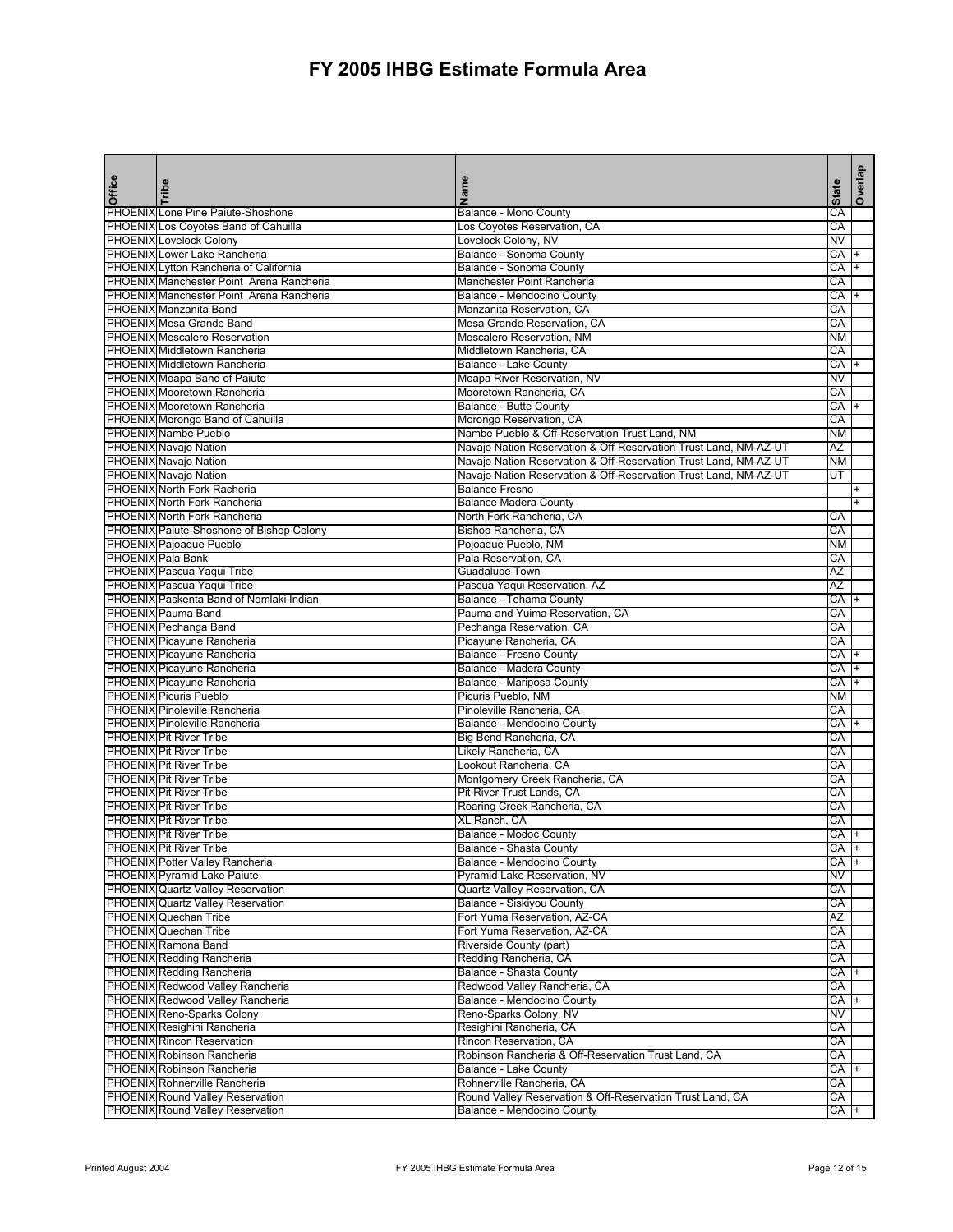|                 |                                                                             |                                                                                          |                        | Overlap   |
|-----------------|-----------------------------------------------------------------------------|------------------------------------------------------------------------------------------|------------------------|-----------|
| <b>Office</b>   | Tribe                                                                       | Name                                                                                     | <b>State</b>           |           |
|                 | PHOENIX Round Valley Reservation                                            | Balance - Sonoma County                                                                  | CA                     |           |
|                 | <b>PHOENIX Rumsey Rancheria</b>                                             | Rumsey Rancheria, CA                                                                     | CA                     |           |
|                 | PHOENIX Rumsey Rancheria                                                    | Balance - Yolo County                                                                    | CA                     | $+$       |
|                 | PHOENIX Salt River PIma-Maricopa<br>PHOENIX San Carlos Apache               | Salt River Reservation, AZ<br>San Carlos Reservation, AZ                                 | AZ<br>ΑZ               |           |
|                 | PHOENIX San Felipe Pueblo                                                   | San Felipe Pueblo, NM                                                                    | <b>NM</b>              |           |
|                 | PHOENIX San Ildefonso Pueblo                                                | San Ildefonso Pueblo, NM                                                                 | <b>NM</b>              |           |
|                 | PHOENIX San Juan Pueblo                                                     | San Juan Pueblo, NM                                                                      | <b>NM</b>              |           |
|                 | PHOENIX San Juan Pueblo                                                     | Balance - Rio Arriba County                                                              | <b>NM</b>              |           |
|                 | PHOENIXISan Juan Southern Paiute Tribe                                      | Balance - Coconino County                                                                | AZ                     |           |
|                 | PHOENIX San Manuel Band                                                     | San Manuel Reservation, CA                                                               | CA                     |           |
|                 | PHOENIX San Pasqual Band                                                    | San Pasqual Reservation, CA                                                              | CA                     |           |
|                 | PHOENIX San Rosa Band of Cahuilla<br>PHOENIX Sandia Pueblo                  | Santa Rosa Reservation, CA<br>Sandia Pueblo, NM                                          | CA<br><b>NM</b>        |           |
|                 | PHOENIX Santa Ana Pueblo                                                    | Santa Ana Pueblo, NM                                                                     | <b>NM</b>              |           |
|                 | PHOENIX Santa Clara Pueblo                                                  | Santa Clara Pueblo, NM                                                                   | <b>NM</b>              |           |
|                 | PHOENIX Santa Rosa Rancheria                                                | Santa Rosa Rancheria, CA                                                                 | CA                     |           |
|                 | PHOENIX Santa Ynez Band of Chumash                                          | Santa Ynez Reservation, CA                                                               | CA                     |           |
|                 | <b>PHOENIX</b> Santa Ysabel Reservation                                     | Santa Ysabel Reservation, CA                                                             | CA                     |           |
|                 | PHOENIX Santo Domingo Pueblo                                                | Santo Domingo Pueblo, NM                                                                 | <b>NM</b>              |           |
|                 | PHOENIX Scotts Valley (Pomo)                                                | <b>Balance - Lake County</b>                                                             | CA                     |           |
|                 | PHOENIX Sherwood Valley Rancheria<br>PHOENIX Sherwood Valley Rancheria      | Sherwood Valley Rancheria, CA<br>Balance - Mendocino County                              | CA<br>CA               |           |
|                 | PHOENIX Shingle Springs Rancheria                                           | Shingle Springs Rancheria, CA                                                            | CA                     |           |
|                 | <b>PHOENIX Smith River Rancheria</b>                                        | Smith River Rancheria, CA                                                                | CA                     |           |
|                 | PHOENIX Smith River Rancheria                                               | Balance - Coos County                                                                    | OR +                   |           |
|                 | <b>PHOENIX Smith River Rancheria</b>                                        | <b>Balance - Curry County</b>                                                            | CA                     |           |
|                 | <b>PHOENIX Smith River Rancheria</b>                                        | Balance - Del Norte County                                                               | CA                     |           |
|                 | PHOENIX Smith River Rancheria                                               | Balance - Humboldt County                                                                | CA                     |           |
|                 | PHOENIX Smith River Rancheria                                               | Balance - Josephine County                                                               | $\overline{OR}$        |           |
|                 | PHOENIX Soboba Band<br><b>PHOENIX Stewarts Point Rancheria</b>              | Soboba Reservation, CA<br>Stewarts Point Rancheria, CA                                   | CA<br>CA               |           |
|                 | <b>PHOENIX</b> Stewarts Point Rancheria                                     | <b>Balance - Sonoma County</b>                                                           | CA                     | $\ddot{}$ |
|                 | PHOENIX Sulphur Bank Rancheria                                              | Sulphur Bank Rancheria, CA                                                               | CA                     |           |
|                 | PHOENIX Sulphur Bank Rancheria                                              | <b>Balance - Lake County</b>                                                             | CA                     |           |
|                 | PHOENIX Summit Lake Paiute Tribe                                            | Summit Lake Reservation, NV                                                              | NV                     |           |
|                 | PHOENIX Susanville Rancheria                                                | Susanville Rancheria, CA                                                                 | CA                     |           |
|                 | <b>PHOENIX Susanville Rancheria</b>                                         | Balance - Lassen County                                                                  | CA                     |           |
|                 | PHOENIX Sycuan Band                                                         | Sycuan Reservation, CA                                                                   | CA                     |           |
|                 | PHOENIX Table Bluff Rancheria<br>PHOENIX Table Mountain Rancheria           | Table Bluff Reservation & Off-Reservation Trust Land, CA<br>Table Mountain Rancheria, CA | CA<br>СA               |           |
|                 | <b>PHOENIX</b> Taos Pueblo                                                  | Taos Pueblo & Off-Reservation Trust Land, NM                                             | <b>NM</b>              |           |
| PHOENIX Te-Moak |                                                                             | Battle Mountain Reservation, NV                                                          | <b>NV</b>              |           |
| PHOENIX Te-Moak |                                                                             | Elko Colony, NV                                                                          | NV                     |           |
| PHOENIX Te-Moak |                                                                             | South Fork Reservation & Off-Reservation Trust Land, NV                                  | NV                     |           |
| PHOENIX Te-Moak |                                                                             | Wells Colony, NV                                                                         | $\overline{\text{NV}}$ |           |
|                 | PHOENIX Tesuque Pueblo                                                      | Tesuque Pueblo & Off-Reservation Trust Land, NM                                          | <b>NM</b>              |           |
|                 | PHOENIX Tohono O'Odham Nation                                               | Tohono O'odham Reservation & Off-Reservation Trust Land, AZ                              | AZ                     |           |
|                 | PHOENIX Tonto Apache of Arizona<br>PHOENIX Torres-Martinez Band of Cahuilla | Payson (Yavapai-Apache) Community, AZ<br>Torres-Martinez Reservation, CA                 | ΑZ<br>CA               |           |
|                 | PHOENIX Trinidad Rancheria                                                  | Trinidad Rancheria & Off-Reservation Trust Land, CA                                      | CA                     |           |
|                 | <b>PHOENIX</b> Tule River Indian Tribe                                      | Tule River Reservation, CA                                                               | СA                     |           |
|                 | PHOENIX Tulomne Rancheria                                                   | Tuolumne Rancheria & Off-Reservation Trust Land, CA                                      | CA                     |           |
|                 | PHOENIX Tulomne Rancheria                                                   | Balance - Tuolumne County                                                                | СA                     |           |
|                 | <b>PHOENIX</b> Twenty Nine Palms Band                                       | Riverside County (part)                                                                  | CA                     |           |
|                 | <b>PHOENIX</b> Twenty Nine Palms Band                                       | San Bernardino County (part)                                                             | CA                     |           |
|                 | PHOENIX Upper Lake Rancheria                                                | Upper Lake Rancheria, CA                                                                 | CA                     |           |
|                 | <b>PHOENIX</b> Upper Lake Rancheria<br>PHOENIX Utu Utu Gwaiti Paiute        | Balance - Lake County<br>Benton Paiute Reservation, CA                                   | CA<br>CA               |           |
|                 | PHOENIX Viejas Group of Capitan Grande                                      | Viejas Rancheria, CA                                                                     | CA                     |           |
|                 | <b>PHOENIX</b> Walker River Paiute Tribe                                    | <b>Walker River Reservation, NV</b>                                                      | NV                     |           |
|                 | PHOENIX Washoe Tribe                                                        | Carson Colony, NV                                                                        | <b>NV</b>              |           |
|                 | <b>PHOENIX</b> Washoe Tribe                                                 | Dresslerville Colony, NV                                                                 | NV                     |           |
|                 | <b>PHOENIX</b> Washoe Tribe                                                 | <b>Stewart Community, NV</b>                                                             | NV                     |           |
|                 | PHOENIX Washoe Tribe                                                        | Woodfords Community, CA                                                                  | CA                     |           |
|                 | PHOENIX White Mountain Apache (Fort Apache)                                 | Fort Apache Reservation, AZ                                                              | AZ                     |           |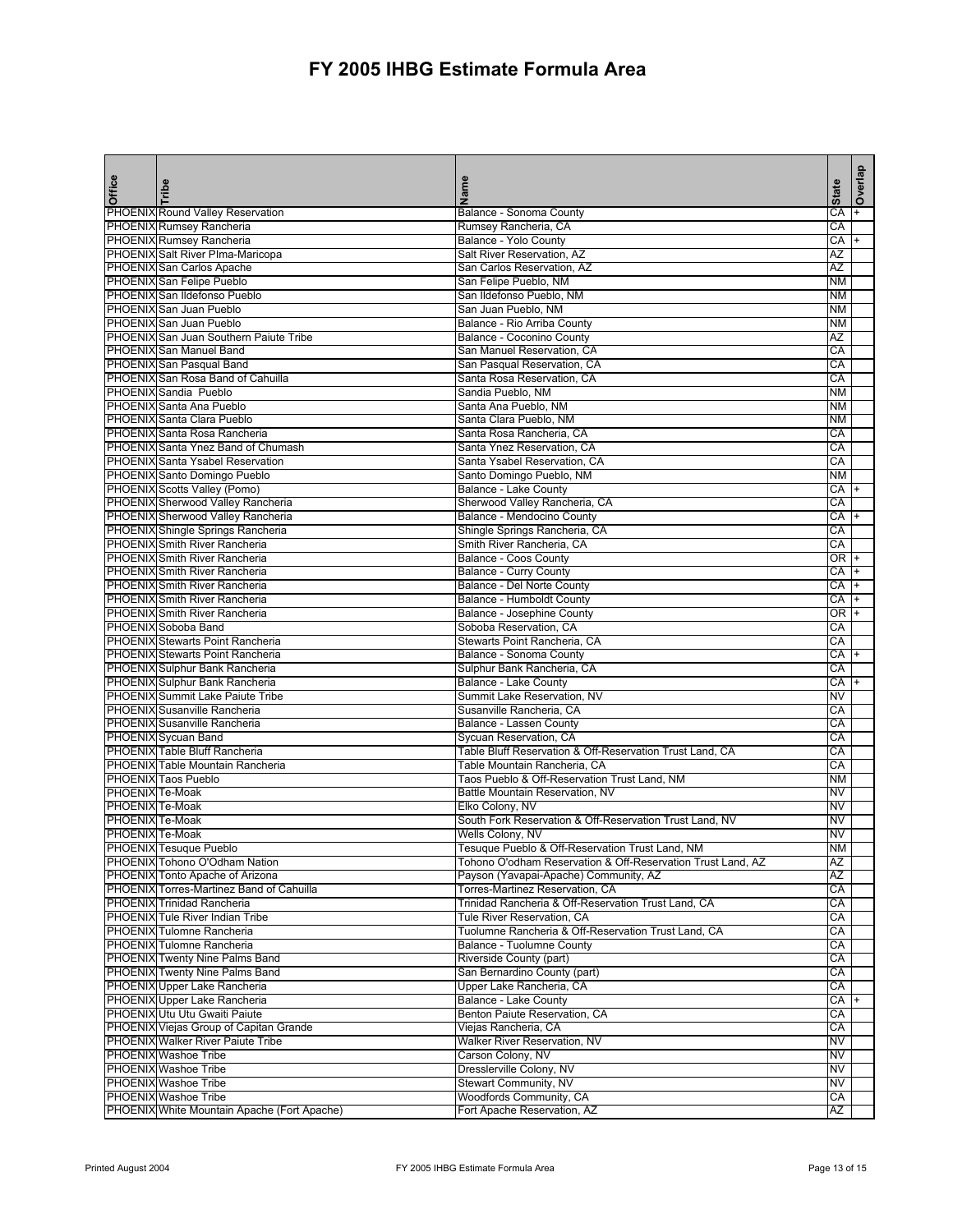| Office | Tribe                                                                               | Name                                                                                  | <b>State</b>           | Overlap |
|--------|-------------------------------------------------------------------------------------|---------------------------------------------------------------------------------------|------------------------|---------|
|        | PHOENIX Winnemucca Colony                                                           | Winnemucca Colony, NV                                                                 | NV                     |         |
|        | PHOENIX Yavapai-Apache (Camp Verde)                                                 | Camp Verde Reservation, AZ                                                            | ΑZ                     |         |
|        | PHOENIX Yavapai-Prescott                                                            | Yavapai Reservation, AZ                                                               | ΑZ                     |         |
|        | <b>PHOENIX</b> Yerington Paiute Tribe                                               | Campbell Ranch, NV                                                                    | NV                     |         |
|        | <b>PHOENIX</b> Yerington Paiute Tribe                                               | Yerington Colony, NV                                                                  | NV                     |         |
|        | PHOENIX Yomba Shoshone Tribe                                                        | Yomba Reservation, NV                                                                 | NV                     |         |
|        | <b>PHOENIX Ysleta Del Sur</b>                                                       | Ysleta Del Sur Pueblo & Off-Reservation Trust Land, TX                                | ТX                     |         |
|        | <b>PHOENIX Ysleta Del Sur</b>                                                       | Balance - El Paso County                                                              | ТX                     |         |
|        | <b>PHOENIX Ysleta Del Sur</b>                                                       | Balance - Hudspeth County                                                             | <b>TX</b>              |         |
|        | <b>PHOENIX</b> Yurok Tribe                                                          | Yurok Reservation, CA                                                                 | СA                     |         |
|        | <b>PHOENIX</b> Yurok Tribe                                                          | Balance - Del Norte County                                                            | CA                     |         |
|        | <b>PHOENIX</b> Yurok Tribe                                                          | Balance - Humboldt County                                                             | CA                     |         |
|        | PHOENIX Zia Pueblo                                                                  | Zia Pueblo & Off-Reservation Trust Land, NM                                           | ΝM                     |         |
|        | PHOENIX Zuni Tribe                                                                  | Zuni Reservation & Off-Reservation Trust Land, AZ-NM                                  | AZ                     |         |
|        | PHOENIX Zuni Tribe                                                                  | Zuni Reservation & Off-Reservation Trust Land, AZ-NM                                  | <b>NM</b>              |         |
|        | SEATTLE Burns-Paiute Colony                                                         | Burns Paiute Colony & Off-Reservation Trust Land, OR                                  | OR                     |         |
|        | SEATTLE Burns-Paiute Colony                                                         | <b>Balance - Harney County</b>                                                        | OR                     |         |
|        | <b>SEATTLE Chehalis Confederated Tribes</b>                                         | Chehalis Reservation, WA                                                              | WA                     |         |
|        | SEATTLE Coeur D'Alene Tribe                                                         | Coeur d'Alene Reservation, ID                                                         | ΙD                     |         |
|        | <b>SEATTLE Colville Confederated Tribes</b>                                         | Colville Reservation & Off-Reservation Trust Land, WA                                 | WA                     |         |
|        | SEATTLE Coos Bay Confederated Tribes                                                | Coos, Lower Umpqua, Siuslaw Reser. & Off-Reser. Trust Land, OR                        | OR                     |         |
|        | SEATTLE Coos Bay Confederated Tribes                                                | <b>Balance - Lincoln County</b>                                                       | OR I                   |         |
|        | SEATTLE Coos Bay Confederated Tribes<br><b>SEATTLE</b> Coos Bay Confederated Tribes | Balance - Coos County                                                                 | OR +                   |         |
|        | <b>SEATTLE Coos Bay Confederated Tribes</b>                                         | <b>Balance - Curry County</b>                                                         | CA                     |         |
|        |                                                                                     | <b>Balance - Douglas County</b>                                                       | 0R                     |         |
|        | SEATTLE Coos Bay Confederated Tribes                                                | <b>Balance - Lane County</b><br>Coquille Reservation & Off-Reservation Trust Land, OR | 0R<br>OR               |         |
|        | SEATTLE Coquille Indian Tribe<br><b>SEATTLE</b> Coquille Indian Tribe               |                                                                                       | OR +                   |         |
|        | <b>SEATTLE Coquille Indian Tribe</b>                                                | Balance - Coos County<br><b>Balance - Curry County</b>                                | OR +                   |         |
|        | SEATTLE Coquille Indian Tribe                                                       | <b>Balance - Douglas County</b>                                                       | OR                     |         |
|        | <b>SEATTLE Coquille Indian Tribe</b>                                                | Balance - Jackson County                                                              | $\overline{\text{OR}}$ |         |
|        | <b>SEATTLE</b> Coquille Indian Tribe                                                | Balance - Lane County                                                                 | OR                     |         |
|        | <b>SEATTLE</b> Coquille Indian Tribe                                                | ille Reservation & Off-Reservation Trust Land, OR                                     | OR +                   |         |
|        | <b>SEATTLE Cow Creek Tribes</b>                                                     | Cow Creek Reservation, SD                                                             | <b>OR</b>              |         |
|        | <b>SEATTLE Cow Creek Tribes</b>                                                     | <b>Balance - Deschutes County</b>                                                     | OR +                   |         |
|        | <b>SEATTLE Cow Creek Tribes</b>                                                     | <b>Balance - Josephine County</b>                                                     | OR<br>I                |         |
|        | <b>SEATTLE Cow Creek Tribes</b>                                                     | Balance - Klamath County                                                              | 0R                     |         |
|        | <b>SEATTLE</b> Cow Creek Tribes                                                     | Balance - Coos County                                                                 | OR +                   |         |
|        | <b>SEATTLE Cow Creek Tribes</b>                                                     | <b>Balance - Douglas County</b>                                                       | 0R                     |         |
|        | <b>SEATTLE Cow Creek Tribes</b>                                                     | Balance - Jackson County                                                              | OR +                   |         |
|        | <b>SEATTLE Cow Creek Tribes</b>                                                     | <b>Balance - Lane County</b>                                                          | OR +                   |         |
|        | <b>SEATTLE</b> Cowlitz Tribe                                                        | <b>Balance - Clark County</b>                                                         | WA                     |         |
|        | <b>SEATTLE Cowlitz Tribe</b>                                                        | <b>Balance - Cowlitz County</b>                                                       | WA                     |         |
|        | <b>SEATTLE Cowlitz Tribe</b>                                                        | Balance - Lewis County                                                                | WA                     |         |
|        | <b>SEATTLE</b> Cowlitz Tribe                                                        | Balance - Skamania County                                                             | WA                     |         |
|        | SEATTLE Fort Hall Shoshone-Bannock                                                  | Fort Hall Reservation & Off-Reservation Trust Land, ID                                | ID                     |         |
|        | <b>SEATTLE</b> Grand Ronde Confederated Tribes                                      | Grand Ronde Reservation, OR                                                           | OR                     |         |
|        | SEATTLE Grand Ronde Confederated Tribes                                             | <b>Balance - Marion County</b>                                                        | OR +                   |         |
|        | <b>SEATTLE Grand Ronde Confederated Tribes</b>                                      | Balance - Multnomah County                                                            | OR I                   |         |
|        | <b>SEATTLE Grand Ronde Confederated Tribes</b>                                      | <b>Balance - Polk County</b>                                                          | OR +                   |         |
|        | <b>SEATTLE Grand Ronde Confederated Tribes</b>                                      | Balance - Tillamook County                                                            | OR I+                  |         |
|        | <b>SEATTLE</b> Grand Ronde Confederated Tribes                                      | Balance - Washington County                                                           | OR +                   |         |
|        | <b>SEATTLE Grand Ronde Confederated Tribes</b>                                      | Balance - Yamhill County                                                              | OR +                   |         |
|        | SEATTLE Hoh Indian Tribe                                                            | Hoh Reservation, WA                                                                   | WA                     |         |
|        | SEATTLE Hoh Indian Tribe                                                            | <b>Balance - Clallam County</b>                                                       | WA +                   |         |
|        | SEATTLE Hoh Indian Tribe                                                            | Balance - Grays Harbor County                                                         | WA +                   |         |
|        | SEATTLE Jamestown S'Klallam Tribe                                                   | Jamestown S'Klallam Reservation & Off-Reservation Trust Land, WA                      | WA                     |         |
|        | SEATTLE Jamestown S'Klallam Tribe                                                   | <b>Balance - Clallam County</b>                                                       | WA                     |         |
|        | SEATTLE Jamestown S'Klallam Tribe                                                   | Balance - Jefferson County                                                            | WA +                   |         |
|        | SEATTLE Kalispel Indian Community                                                   | Kalispel Reservation, WA                                                              | WA                     |         |
|        | <b>SEATTLE Klamath Indian Tribe</b>                                                 | Klamath Reservation, OR                                                               | OR                     |         |
|        | SEATTLE Klamath Indian Tribe<br><b>SEATTLE Kootenai Tribe</b>                       | Balance - Klamath County<br>Kootenai Reservation, ID                                  | OR +<br>ID             |         |
|        | SEATTLE Lower Elwha Tribal Community                                                | Lower Elwha Reservation & Off-Reservation Trust Land, WA                              | WA                     |         |
|        | SEATTLE Lower Elwha Tribal Community                                                | Balance - Clallam County                                                              | WA +                   |         |
|        | SEATTLE Lummi Tribe                                                                 | Lummi Reservation, WA                                                                 | WA                     |         |
|        |                                                                                     |                                                                                       |                        |         |